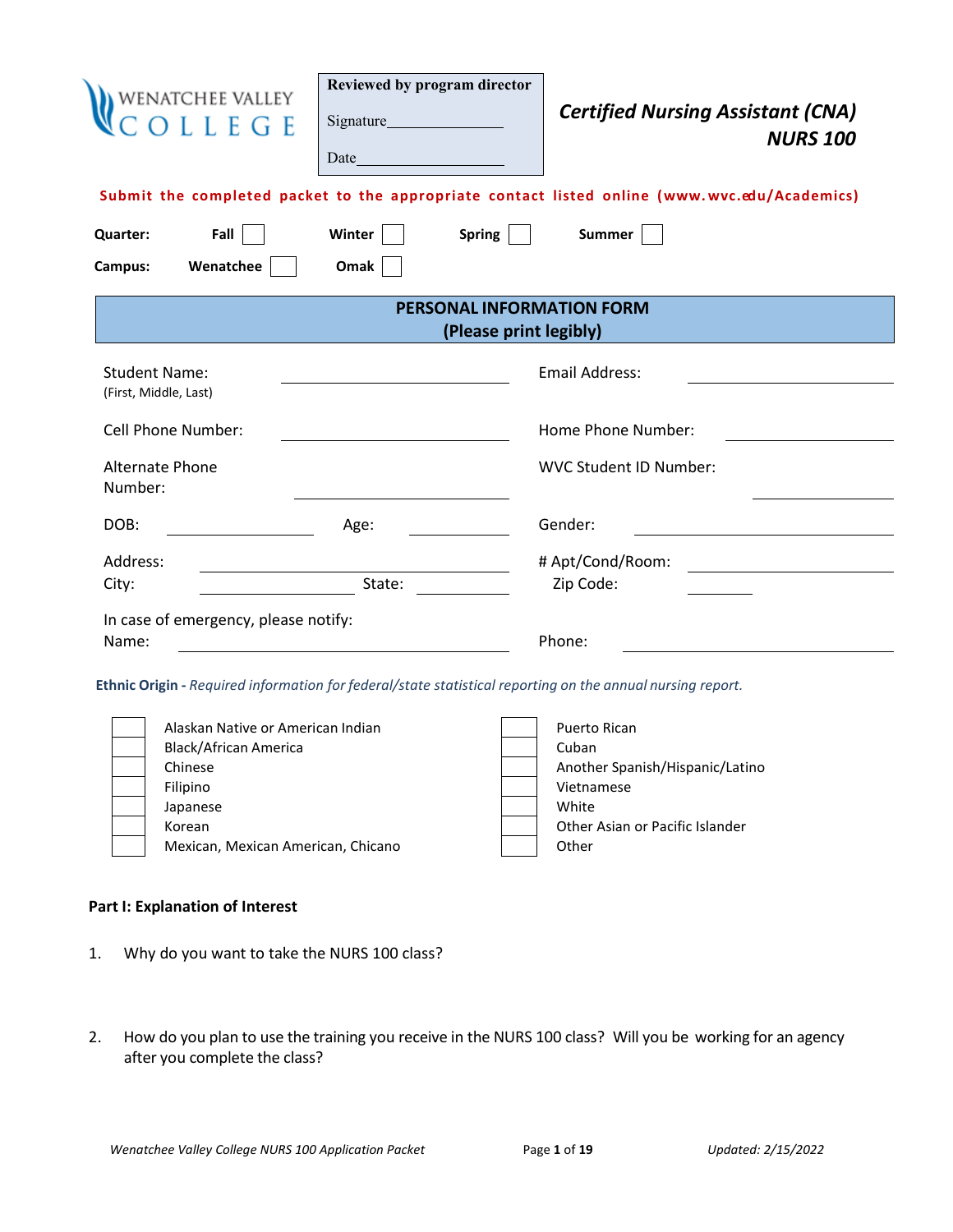

3. Do you plan to pursue a certificate/degree in another health-related program?

## **Part II: Health History**

| Date of last health examination: |                                                                                                                                            |                                                                                                                                                                                                                                                                                        |
|----------------------------------|--------------------------------------------------------------------------------------------------------------------------------------------|----------------------------------------------------------------------------------------------------------------------------------------------------------------------------------------------------------------------------------------------------------------------------------------|
| Name of healthcare provider:     |                                                                                                                                            | (Optional)                                                                                                                                                                                                                                                                             |
| apply.                           | Heart Defect/Disease<br>Hypertension<br>Asthma or other respiratory condition<br>Diabetes or other endocrine condition<br>Seizure Disorder | Please identify any health conditions/illnesses or injuries that required medical treatment and check all that<br>Musculoskeletal problem/condition<br>Any infection within last year<br>Any traumatic injury within last year<br>Mental and/or emotional condition<br>Substance abuse |
|                                  | Neurological problem<br>Bleeding or clotting disorder                                                                                      | Other                                                                                                                                                                                                                                                                                  |

- Further explanation of any items that are checked:
- Do you have any allergies? If YES, please specify:
- Please list all medications that you take regularly:

## **Part III: Statement of ability to function as a student in an Allied Health and Nursing program.**

| <b>Student Signature:</b>                                                                   |            |         | Date:      |             |
|---------------------------------------------------------------------------------------------|------------|---------|------------|-------------|
| Please rate your ability to cope with stressful situations<br>I am able to cope with stress | Always     | Usually | Not Always | П<br>Seldon |
| Can you use both hands?                                                                     | Yes        |         | No         |             |
| Can you stand and/or walk unassisted? For up to 12 hours?                                   | Yes.       |         | No         |             |
| Can you sit for 4 hours?                                                                    | <b>Yes</b> |         | No         |             |
| Can you carry up to 20 lbs.?                                                                | <b>Yes</b> |         | No         |             |
| Can you lift to 50 lbs.?                                                                    | Yes.       |         | No         |             |
| Do you have a hearing impairment? If so, is it corrected?                                   | <b>Yes</b> |         | No         |             |
| Do you have a visual impairment? If so, is it corrected?                                    | <b>Yes</b> |         | No         |             |

## *Please feel free to provide more information on an additional sheet.*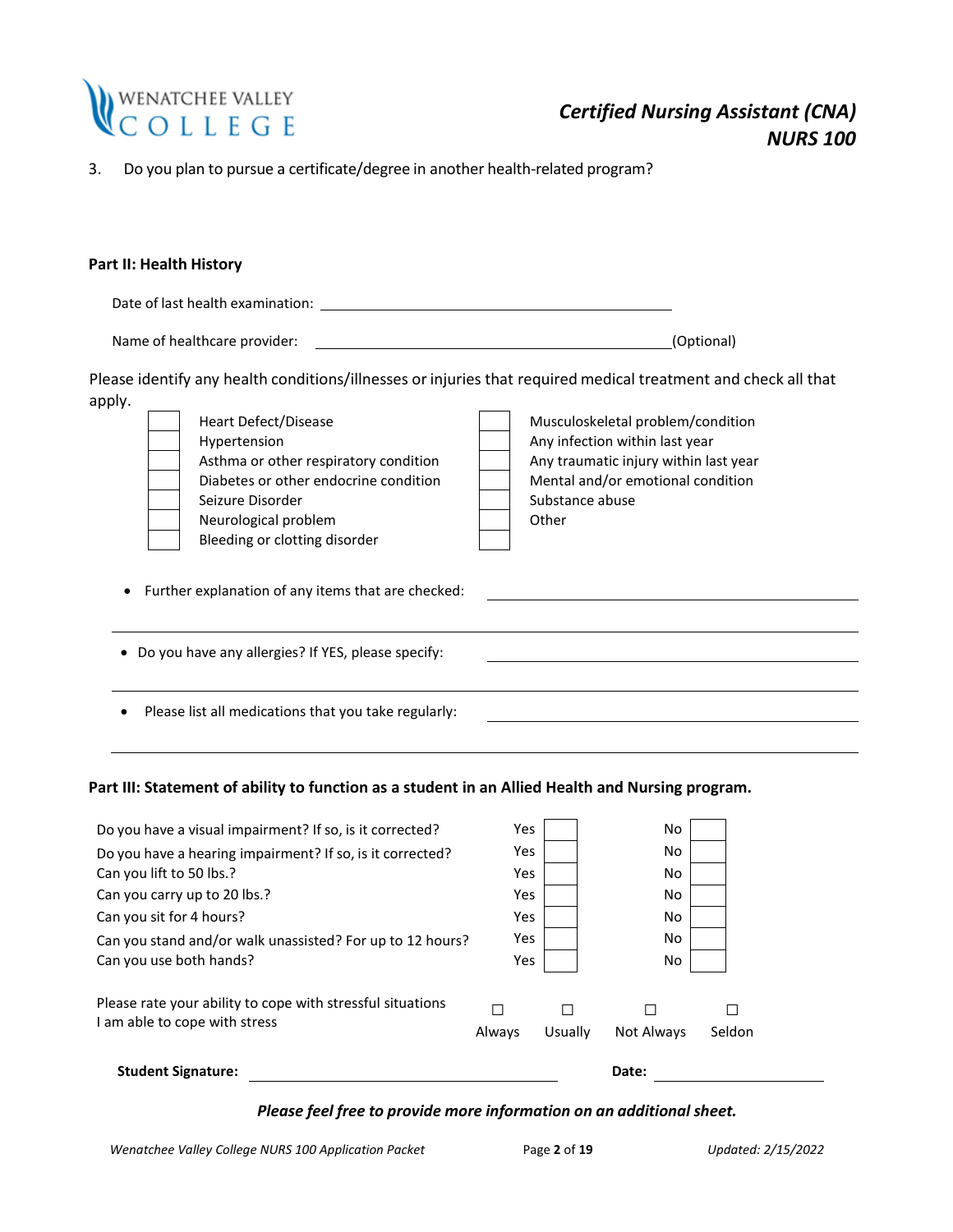

## **IMMUNIZATION RECORDS AND MEDICAL DOCUMENT MANAGER**

Documentation of student immunization status is essential to ensure the health and safety of students and the patients/clients/residents in healthcare agencies that provide clinical learning experiences. It is the student's responsibility to ensure that adequate documentation of the listed requirements is loaded in the Medical Document Manager.

Lack of compliance with any of these requirements will prevent a student from entering the clinical area and completing his/her clinical training. Subsequent updates require that the student submit documentation with the Document Manager. Lapses in renewal or updating of required immunizations, PPD testing, and CPR training during the program will prevent a student from entering the clinical area and will jeopardize the student's enrollment in the program.

## **All requirements will be loaded into the Medical Document Manager called Complio®** <http://www.wenatcheevalleycompliance.com/>

Once you have purchased your package with the package code, you will be directed to set up your Complio<sup>®</sup> account. From this account you will load your documentation into the Medical Documentation Manager.

**Drug Screen, Background Check, and immunization tracker packages are required for all Allied Health and Nursing Programs.**

Select one Wenatchee, Omak or other- **Your total fee should be \$123.00\*** \*Note: Additional last names and/or choosing "other" could make the total fee be different.

#### **COMPLIO questions?**

American Databank is always happy to help. You may call or email questions or concerns about your Complio account by contacting the following:

**Email:** [complio@americandatabank.com](mailto:complio@americandatabank.com) OR **Phone: (800) 200-0853** Live service: Monday-Friday, 7am-6pm (MT), Sat 8:00am - 5:00pm (MT)

#### Complio® **DRUG SCREEN**

Students must provide results of a standard, ten-panel drug screen, either urine-based or oral swab, dated not more than forty-five (45) days prior to the beginning of the Program.

WVC has chosen Complio® as an approved source for drug screening. After students have set up their Complio® account, they must:

- Have a Chain of Custody form (COC), which will come in the mail from Complio® to the student after purchase of the drug screen.
- Take the COC to Confluence Health (either the Wenatchee Valley Clinic or the Omak Clinic) and provide the sample.
- Refrain from consuming large amounts of liquids just prior to the test.
- If you choose "other" you will select a Quest lab in your area. A chain of custody form will be emailed to you with instructions for the Quest lab.
- Results will be forwarded by the collection site or the clinic to Complio®.

### **If you are in Omak area, choose Omak Clinic**

#### 916 Koala Ave.

Omak, WA 98841 (509) 826-1800

Must have paper Chain of Custody Form (form is sent to your mailing address)Collection Fee - \$23.84 Collection M-F 8am-430pm (closed for lunch 12:00-1:30pm & Last check in at 4:30pm) - Walk-in allowed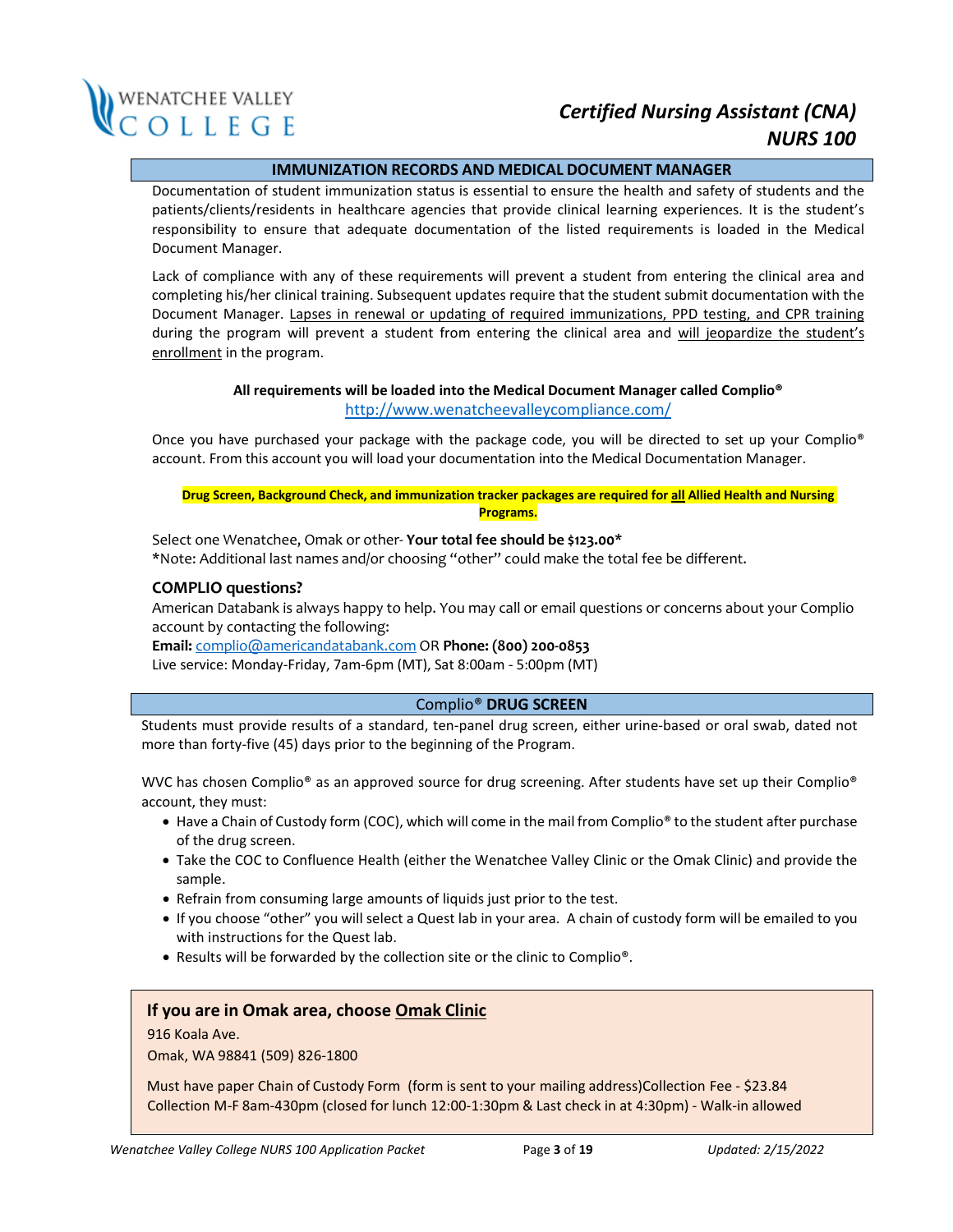

## **If you are in Wenatchee area, choose Confluence Health Occupational Medicine**

317 N. Mission Street, Suite 200 Wenatchee, WA 98801 (509) 665-5853

Must have paper Chain of Custody Form (form is sent to your mailing address) Collection Fee - \$23.84 Collections M-F 8am-430pm - Walk-in allowed

**If you are not in Omak or Wenatchee area and there is a Quest lab in your area, choose: Other** If you choose: OTHER- you will be **emailed** a Chain of Custody form.

Your drug screen will be done at a Quest lab that you choose- **they are not in the Omak or Wenatchee area.**

#### **Complio® BACKGROUND CHECK 7-Year National Background Check (Required for all Programs)**

Washington State law (RCW 43.43.832) permits businesses or organizations that provide services to children, vulnerable adults, or developmentally disabled persons to request criminal history records. Facilities used for clinical work experience require clearance prior to the student being allowed to work in the facility. Prior to beginning any clinical work experience, a criminal record check (Complio®) is required of all students accepted into the health science programs at WVC, dated not more than forty-five (45) days prior to the beginning of the Program. The forms and instructions to initiate these background checks are included in this information packet. Students should note that facilities might require certain background checks. DSHS background checks might be requested at certain facilities. Clinical sites can request a background check to be repeated.

**Students need to be aware that conviction of certain crimes may prevent completion of the clinical course requirements of the Program and may also prevent future licensing and employment in the health field.** 

**Order your background check from:**

*[http://www.wenatcheevalleycompliance.com](http://www.wenatcheevalleycompliance.com/)*.

**The background check cannot be dated more than 45 days before the start of the program**.

### **DSHS BACKGROUND CHECK**

DSHS background check (Washington State background check). Please provide the confirmation page and your date of birth with this packet Order it at[: https://fortress.wa.gov/dshs/bcs.](https://nam10.safelinks.protection.outlook.com/?url=https%3A%2F%2Ffortress.wa.gov%2Fdshs%2Fbcs&data=04%7C01%7Cslagrou%40wvc.edu%7C276f53541c274eb0d35b08d87aa6d99f%7Cfe590da28322492da44c32a1d698a506%7C0%7C0%7C637394204338891435%7CUnknown%7CTWFpbGZsb3d8eyJWIjoiMC4wLjAwMDAiLCJQIjoiV2luMzIiLCJBTiI6Ik1haWwiLCJXVCI6Mn0%3D%7C1000&sdata=GVziB8G4dISfuwaFrMeqaCzJYJcnOp5wRB%2BT1rKxf3E%3D&reserved=0)

## **HEPATITIS B VACCINE (complete series of three [3] injections) or positive titer with lab documentation**

Students must have the first and second injections prior to entering the Program. Adults getting Hepatitis B vaccine should get three (3) doses, with the second dose given four (4) weeks after the first and the third dose five (5) months after the first. Your healthcare provider can tell you about other dosing schedules that might be used in certain circumstances. Positive titer (blood test-lab reports required) is acceptable.

## **TWO MMR (Measles, Mumps, Rubella) VACCINES or positive titer with lab documentation**

Students must provide presumptive evidence of immunity to measles, rubella, and mumps. Presumptive evidence includes documented administration of two doses of live virus vaccine or positive titers (blood test for immunity of Mumps, Rubella and Rubeola-lab reports for all three required).

### **TETANUS/DIPHTHERIA/PERTUSSIS (Tdap) IMMUNIZATION**

Students must have had a Tetanus/Diphtheria/ Pertussis injection, or booster, within the last ten (10) years. The immunization must be a Tdap, which includes pertussis; Td will not be accepted as the Tdap vaccine.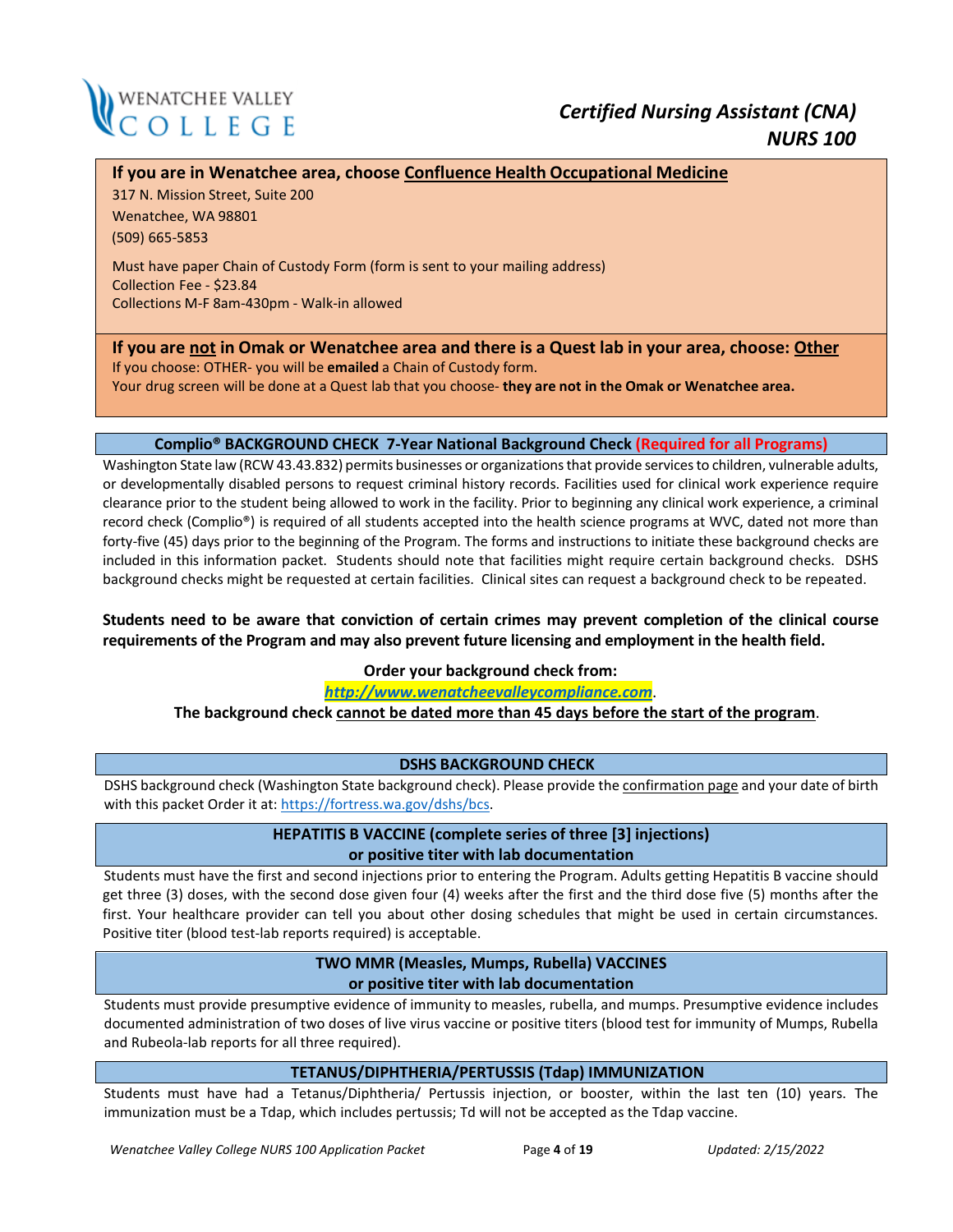

### **TWO CHICKENPOX (VARICELLA) VACCINES or positive titer with lab documentation**

Students must have had two (2) Chickenpox injections or a positive Varicella titer (blood test for immunity-lab reports required).

#### **TUBERCULOSIS: TWO-STEP PPD or QuantiFERON® TB Gold Test (Read this part carefully)**

An initial negative two-step PPD is required, which means that two (2) separate tuberculin skin tests have been placed one (1) to three (3) weeks apart. Each test is read 48 to 72 hours after it has been placed. **This requires four (4) visits to your healthcare provider.** Documentation must show the dates and results of the tests. Students should not get any other vaccination with the first PPD. Tuberculin **skin tests are required each year** and must be placed and read within one year following the initial two-step PPD (annual re-test before expiration).

Students with a positive PPD must provide documentation of a chest x-ray, treatment (if necessary), and a release to work in a healthcare setting from a doctor or healthcare provider.

As some facilities now utilize the QuantiFERON® TB Gold Test in place of the PPD, WVC will accept this method. This does not require a two-step initial skin test; however, the test must be performed annually.

**If the student goes back to the PPD the year after having had the QuantiFERON® TB Fold, the two-step process is required.**

*Official documentation is required: Each record must be on the healthcare provider's letterhead, have the student's name,* the date of immunization, the signature of the person administering the immunization, and the lot number of the vaccine *administered.*

| See Healthcare Provider:           | Action:           | Time Interval:                                                                                        |
|------------------------------------|-------------------|-------------------------------------------------------------------------------------------------------|
| First appointment                  | Initial injection |                                                                                                       |
| Second appointment                 | Read results      | 48 to 72 hours from date/ time of injection; cannot be prior to 48<br>hours or later than 72 hours.   |
| Third appointment                  | Second injection  | One to three weeks after initial injection; cannot be less than one<br>week or more than three weeks. |
| Fourth appointment<br>Read results |                   | 48 to 72 hours from date/ time of injection; cannot be prior to 48<br>hours or later than 72 hours.   |

## *PPD Two-Step Skin-Test Timeline for Tuberculosis:*

### **FLU VACCINE**

Depending on the availability of flu vaccine, each student is required to be vaccinated by the announced date, *typically the end of September and before December each year*. Leave the field blank in Complio® until required.

### **COVID-19 VACCINE**

**COVID-19 vaccines are required**. A field is available for the COVID vaccine Complio® for proof of vaccine. Fully vaccinated means 2 weeks after the single dose Johnson and Johnson vaccine or 2 weeks after the second dose of Pfizer or Moderna vaccines. If you are just starting your vaccination series, this could mean a 2 to 5 week waiting period before your vaccination series is complete and you are considered fully vaccinated. **COVID-19 Booster is highly encouraged**, yet as 2/15/22 it is not a requirement for any of the WVC clinical partners.

## *REMINDER: Keep your original documents for your personal records.*

*Note:* **Wenatchee Valley College reservesthe right to add to or modify these requirements as needed.**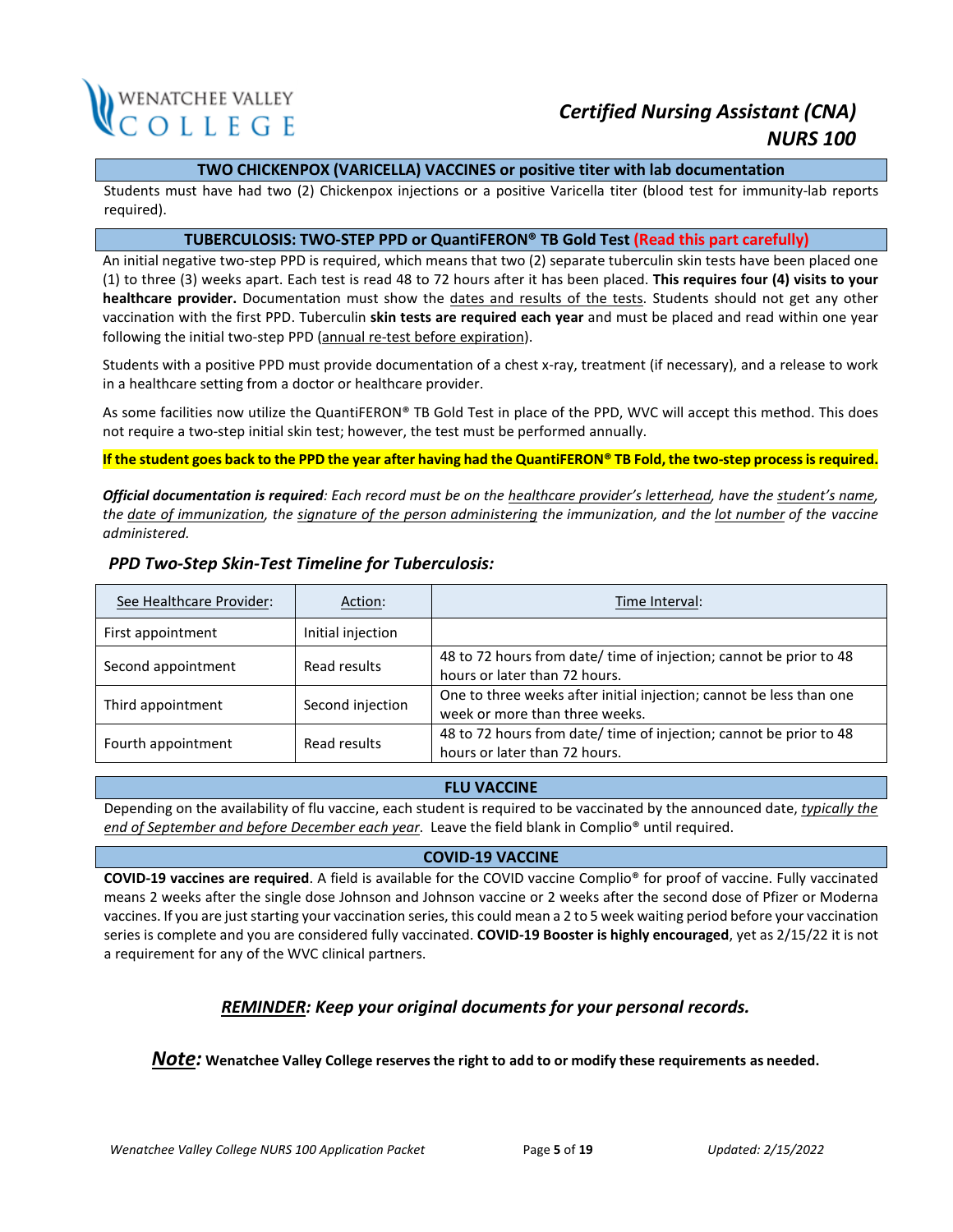

## **HEALTH CARE PROVIDER STATEMENT/MEDICAL RELEASE**

*Prior to entrance into a Health Sciences program, a medical release must be completed by your health care provider*. If at any time during the program, your health status changes, you must have your health care provider complete the medical release form.

All Allied Health and Nursing students must be physically, emotionally, and academically able to safely demonstrate completion of all required learning activities. Learning activities include successful completion of course, clinical, and theory objectives to successfully complete the curriculum. All students must submit the health care provider statement or medical release, medical history, and student physical ability requirements. Allied Health students will be treated respectfully regardless of race, color, national origin, gender, age, religion, or disability. In turn, Allied Health students will treat their clients respectfully regardless of race, color, national origin, gender, age, religion, or disability. Wenatchee Valley College provides reasonable accommodation and services to otherwise qualified students who are physically and learning disabled unless making the accommodation poses an undue hardship on the college or jeopardizes client safety.

Allied Health students will be in clinical courses, requiring the safe application of both gross and fine motor skills, as well as critical thinking skills. All these skills are inherent elements of clinical practice. Usual and required activities routinely conducted by students include care for clients that range from ambulatory to comatose and involve all age ranges from premature infants to gerontology clients. There always exists potential exposure to communicable diseases and other pathogens.

**STUDENT INSTRUCTIONS:** I understand the student academic role and clinical performance requirements and agree that I have the primary responsibility of my own health status. I agree that I will not knowingly place myself, clients or others in unsafe situations based upon my physical, mental, or emotional limitations. I have completed and signed the physical abilities requirements form. I authorize my health care provider to release to Wenatchee Valley College Allied Health Programs the information requested belowconcerning my health status. If I am not truthful or falsify the health policy documents, I understand I will be withdrawn from the Program.

| <b>Printed name of student:</b> |       |
|---------------------------------|-------|
| <b>Signature of student:</b>    | Date: |

**Health Care Provider Instructions**: Please **complete the following questions** with the understanding of the academic role and clinical performance requirements of Allied Health and Nursing students. Please do not attach any medical records.

- 1. Does the student have any limitations identified on the medical history questionnaire or disabilities that would interfere with the performance of the academic or clinical requirements specified above on this form? If yes, specify.
- 2. (Skip if #1 is No) Based upon question #1, what special accommodations are medically necessary to assist the student with academic and clinical performance?
- 3. (Skip if #1 is No) State any instructions or limitations with which the student has been advised to comply.

| <b>Signature of Health Provider (Credentials)</b> |                |      | Date  |            |
|---------------------------------------------------|----------------|------|-------|------------|
| <b>Print Name of Health Care Provide</b>          | <b>Address</b> | City | State | <b>ZIP</b> |

Note: The signatures of both the student and health care provider are required for admission. The names and information must be legible to be accepted. Illegible documents will be returned to the student. Office (509) 682-6660/ Fax (509) 682-6661.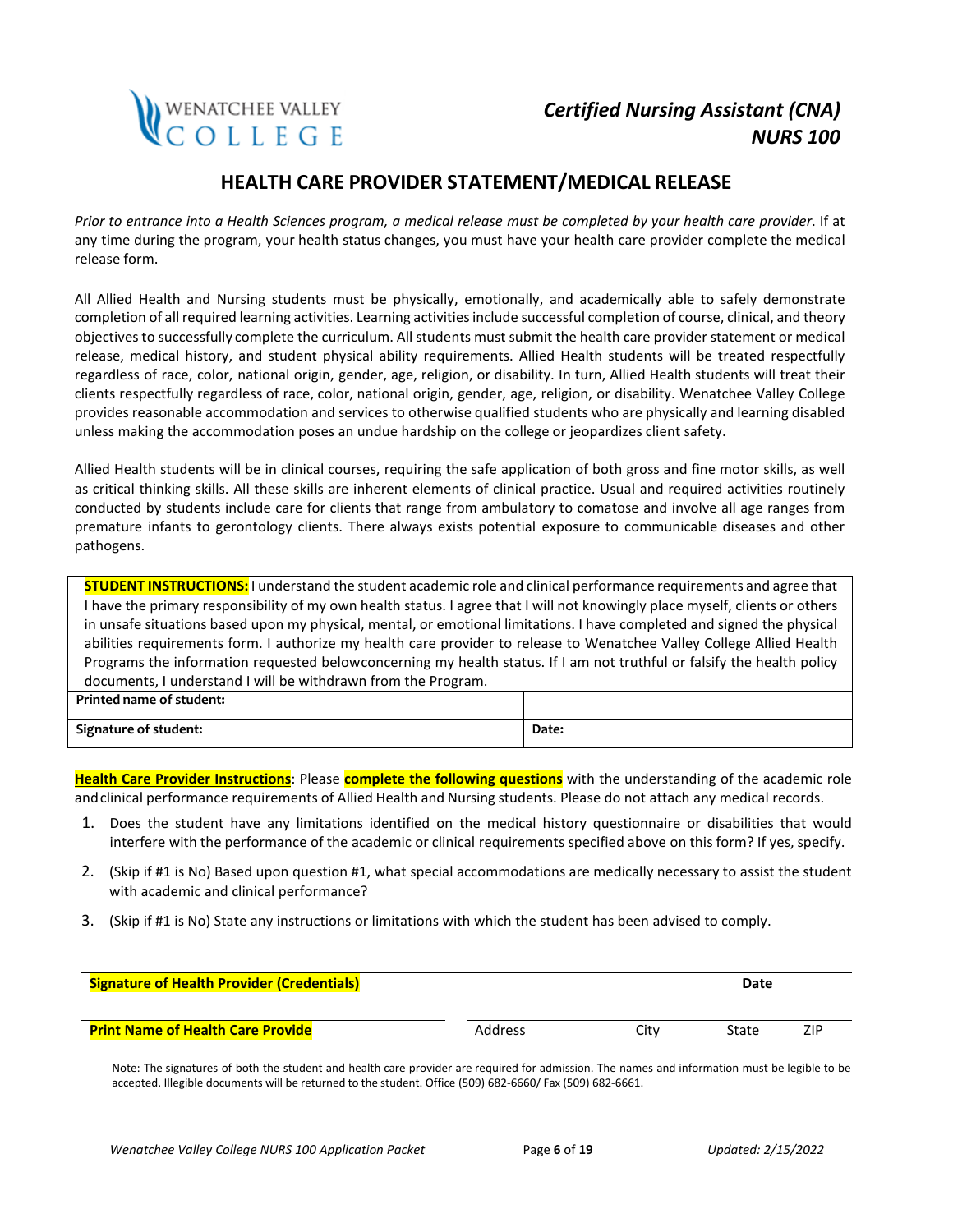

## **MEDICAL HISTORY QUESTIONNAIRE**

| Name:         |      |       |        | Date:          |  |
|---------------|------|-------|--------|----------------|--|
|               | Last | First | Middle |                |  |
| Home Address: |      |       |        | Phone:         |  |
| Gender:       |      |       |        | Date of Birth: |  |

1. Check either yes or no; give details of a "yes" answer in section B that follows. *Being untruthful or withholdinginformation will result in dismissal from the Allied Health Program.*

Have you ever been treated for conditions or had indications of:

| <b>Condition</b>                     | Yes | No | <b>Condition</b>               | Yes | No |
|--------------------------------------|-----|----|--------------------------------|-----|----|
| 1. Eye/vision problems               |     |    | 15. Skin rashes or eczema      |     |    |
| 2. High blood pressure               |     |    | 16. Fainting or dizziness      |     |    |
| 3. Tuberculosis or lung disease      |     |    | 17. Head injury                |     |    |
| 4. Asthma                            |     |    | 18. Convulsions/Seizures       |     |    |
| <b>Diabetes</b><br>5.                |     |    | 19. Varicose veins             |     |    |
| 6. Emphysema                         |     |    | 20. Kidney/bladder problems    |     |    |
| 7. Epilepsy or seizure disorder      |     |    | 21. Allergies                  |     |    |
| 8. Arthritis/Rheumatism/Bursitis     |     |    | 22. Hemorrhoids                |     |    |
| 9. Disease or pain of bones/joints   |     |    | 23. Hepatitis                  |     |    |
| 10. Ear problems                     |     |    | 24. Psychiatric problems       |     |    |
| 11. Muscle spasms                    |     |    | 25. History of substance abuse |     |    |
| 12. Reaction to medications          |     |    | 26. Anemia/blood disorders     |     |    |
| 13. Reaction to chemicals            |     |    | 27. Heart problems             |     |    |
| 14. Neck, shoulder, or back problems |     |    |                                |     |    |

2. List below full details to questions answered "YES" in Section 1, above. Use a separate sheet of paper if needed. A medical release for any of the above will be required for admission. Any other conditions will be considered individually and require a medical release.

| <b>Question #</b> | <b>Condition/Treatment/Management</b> | <b>Date</b> |
|-------------------|---------------------------------------|-------------|
|                   |                                       |             |
|                   |                                       |             |
|                   |                                       |             |
|                   |                                       |             |

3. Do you take medicine regularly? **Yes No**  If yes, list all prescribed and over the counter or herbal medications and reason for taking (use a separate sheet if needed).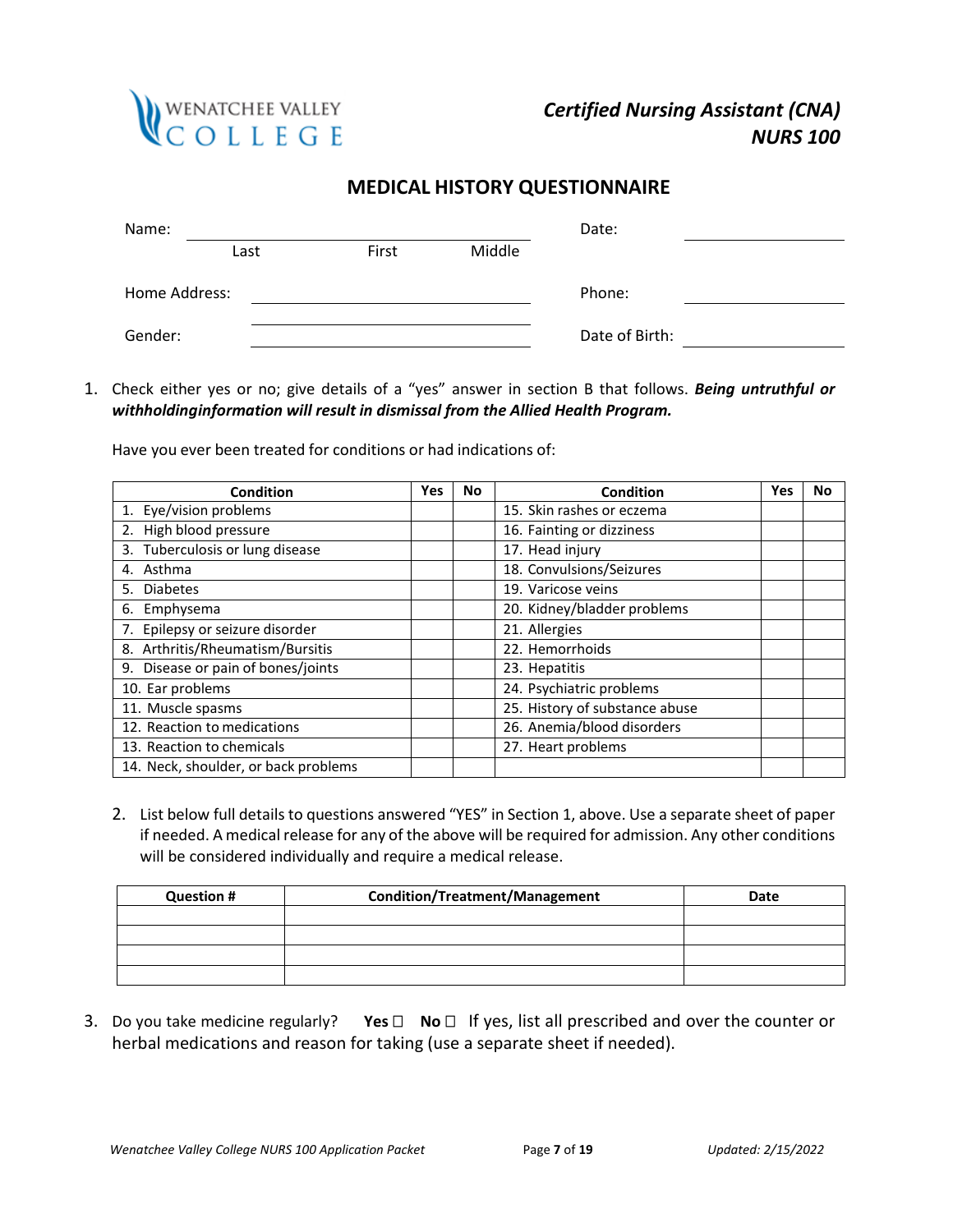

## **PHYSICAL ABILITIES REQUIREMENTS**

## **Student Name:**

| Mark each of the following abilities you are able to do either R: Regularly or O: Occasionally |   |         |                                                               |  |  |
|------------------------------------------------------------------------------------------------|---|---------|---------------------------------------------------------------|--|--|
| <b>Abilities</b>                                                                               | R | $\circ$ | <b>Measurable Descriptor</b>                                  |  |  |
| Vision: Corrected or Normal                                                                    |   |         | Ability to read syringes, labels, instructions, and equipment |  |  |
| <b>Color Vision</b>                                                                            |   |         | Color coded equipment                                         |  |  |
| Hearing                                                                                        |   |         | Ability to hear through some equipment and noisy environments |  |  |
| Touch                                                                                          |   |         | Palpation pulses & discriminate temperature & sensation; Use  |  |  |
| <b>Temperature Discrimination</b>                                                              |   |         | equipment requiring fine motor skills                         |  |  |
| Smell                                                                                          |   |         | Differentiate body odors, drainage, skin, and stool odor      |  |  |
| <b>Finger Dexterity</b>                                                                        |   |         | Manipulation of equipment, dressings, IV and other functions  |  |  |
|                                                                                                |   |         | requiring finger dexterity; assessment                        |  |  |
| Intelligible oral communication                                                                |   |         | Communication with clients, staff members, peers and faculty  |  |  |
| Appropriate non-verbal                                                                         |   |         | Therapeutic communication with client, rapport and trust with |  |  |
| communication                                                                                  |   |         | client and health care team                                   |  |  |
| Pushing                                                                                        |   |         | Lbs/ft: 100, equipment, carts with and without clients        |  |  |
| Pulling                                                                                        |   |         | Lbs/ft: 50, equipment, and client carts                       |  |  |
| Lifting                                                                                        |   |         | Lbs/ft: 50, clients, equipment, and supplies                  |  |  |
| Floor to waist                                                                                 |   |         | Lbs 75: 3 man lift of patients                                |  |  |
| Reaching forward                                                                               |   |         | Moving clients and equipment                                  |  |  |
| Carrying                                                                                       |   |         | <b>Lbs 50</b>                                                 |  |  |
| <b>Standing and Walking</b>                                                                    |   |         | Long periods, up to eight hours                               |  |  |
| Sitting                                                                                        |   |         | Infrequent and short periods, break and lunch                 |  |  |
| Stooping/Bending                                                                               |   |         | Infrequent and short periods; adjusting equipment             |  |  |
| Kneeling/Crouching                                                                             |   |         | Infrequent and short periods; adjusting equipment             |  |  |
| Running                                                                                        |   |         | Infrequent, emergency situations                              |  |  |
| Crawling                                                                                       |   |         | Short periods, emergency, adjusting equipment                 |  |  |
| Climbing                                                                                       |   |         | Infrequent, patient care activities                           |  |  |
| Stairs (ascending/descending)                                                                  |   |         | Infrequent, emergency situations                              |  |  |
| Turning (head/neck/waist)                                                                      |   |         | Frequent extended periods; may position for long periods      |  |  |
| Repetitive arm movement                                                                        |   |         | Keyboards/Computer                                            |  |  |

I have read, understand, and accept the above working conditions expected of an Allied Health student in the academic and clinical setting and certify that I am able to meet these requirements.

**Student Signature: Date: Date: Date: Date: Date: Date: Date: Date: Date: Date: Date: Date: Date: Date: Date: Date: Date: Date: Date: Date: Date: Date: Date: Date: Date:**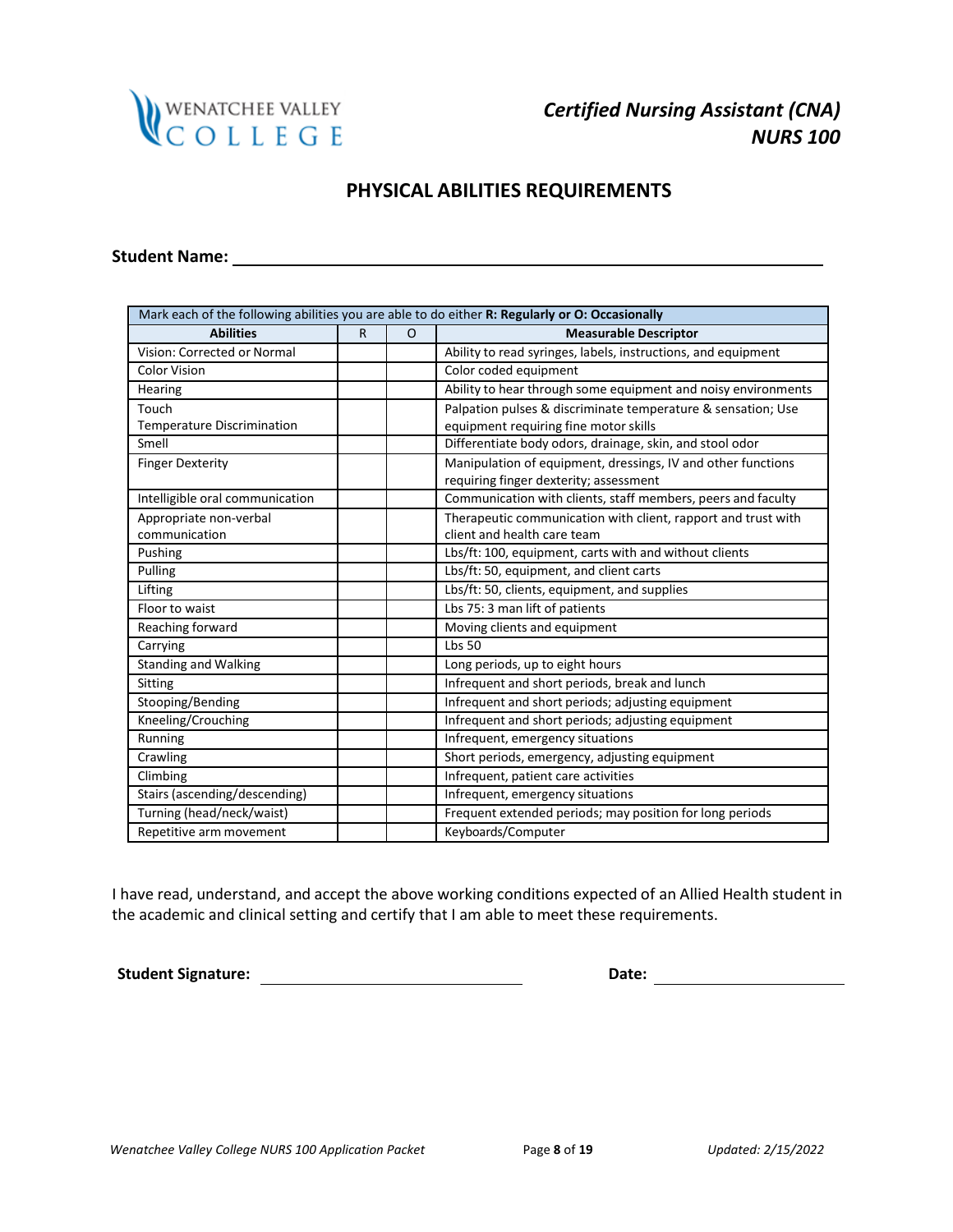

## **STUDENT HEALTH STATEMENT/MEDICAL RELEASE FORM**

*Prior to entrance into a Health Sciences program, a medical release must be completed by your health care provider*. If at any time during the program, your health status changes, you must have your health care provider complete the medical release form.

All Allied Health and Nursing students must be physically, emotionally, and academically able to safely demonstrate completion of all required learning activities. Learning activitiesinclude successful completion of course, clinical, and theory objectives to successfully complete the curriculum. Allied Health students will be treated in their academic opportunities and in turn treat their clients respectfully regardless of race, color, national origin, gender, age, religion, or disability. Wenatchee Valley College provides reasonable accommodation and services to otherwise qualified students who are physically and learning disabled unless making the accommodation poses an undue hardship on the college or jeopardizes client safety.

Allied Health and Nursing students will be in clinical courses, requiring the safe application of both gross and fine motor skills, as well as critical thinking skills. All these skills are inherent elements of practice. Usual and required activities routinely conducted by students include care for clients that may be ambulatory or comatose and involves all age ranges from premature infants to gerontology clients. Required abilities are walking, standing for up to eight hours, bending, reaching, turning, listening, observation, and moderate to heavy lifting (at least 50 pounds). There always exists potential exposure to communicable diseases and other pathogens.

STUDENT INSTRUCTIONS: I understand the student academic role and clinical performance requirements and agree that I have theprimary responsibility of my own health status. I agree that I will not knowingly place myself, clients, or others in unsafe situations based upon my physical, mental, or emotional limitations. I have completed and signed the physical abilities requirements form. I authorize my health care provider to release to Wenatchee Valley College Allied Health and Nursing Programs the information requested below concerning my health status.

### **Printed name of student:**

**Signature of student: Date:**

*Note: This form with the student's signature is required prior to return to clinical following absence due to health problems or changes in health status. The faculty reserves the right to request the student to complete a student health statement in the eventthe student demonstrates evidence of clinical performance affected by physical, emotional, or mental limitations.*

| <b>Office Use Only</b>                            |                             |  |  |  |
|---------------------------------------------------|-----------------------------|--|--|--|
| Date and Time Received:                           |                             |  |  |  |
| Program Director:                                 | Clinical Site:              |  |  |  |
| Comments:                                         |                             |  |  |  |
| Approval for class/clinical: $\Box$ Yes $\Box$ No | Program Director Signature: |  |  |  |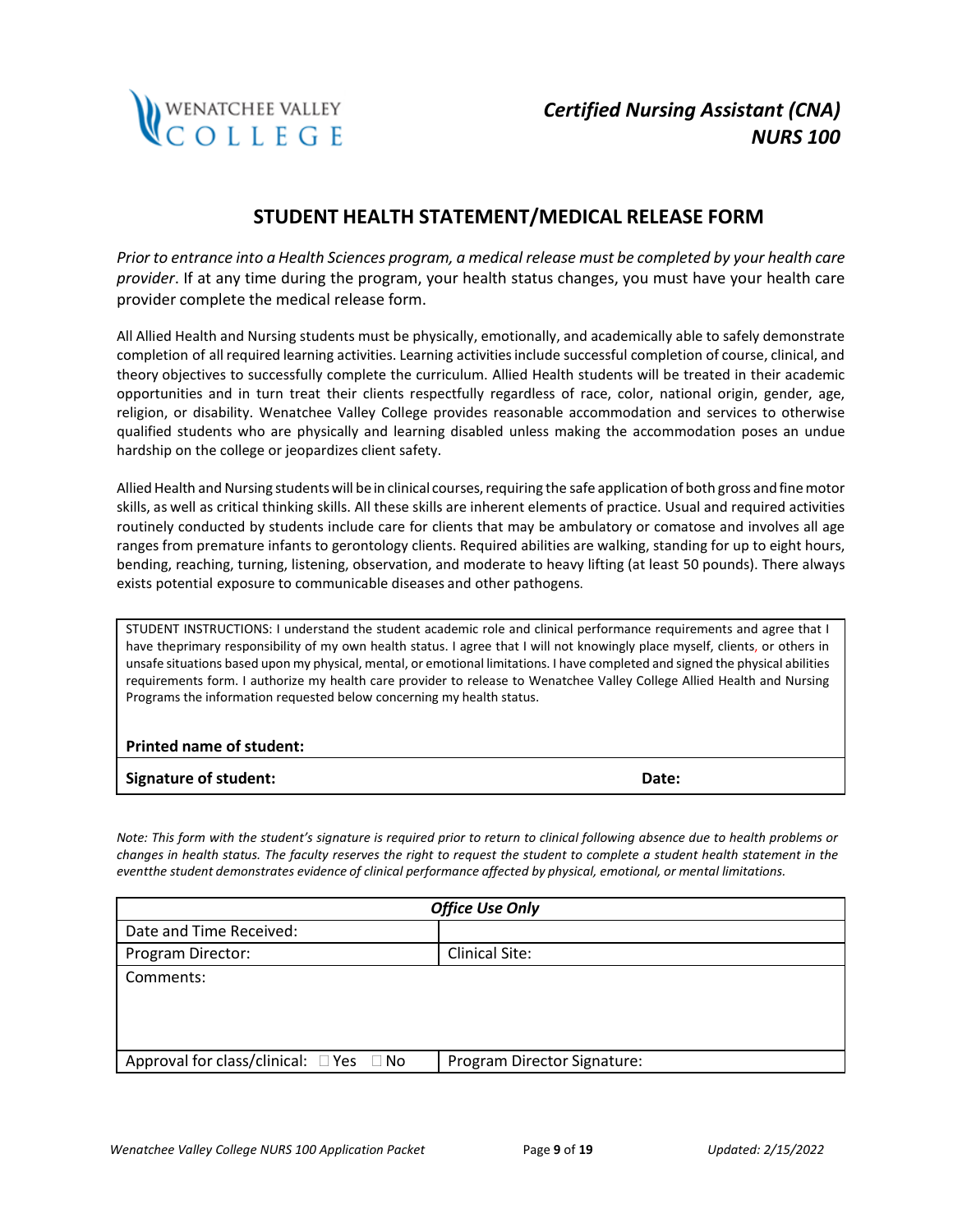|    |            | wenatchee valley<br>C O L L E G E                                                     |                                | <b>Certified Nursing Assistant (CNA)</b><br><b>NURS 100</b>                                                                                                                                                                                                                                                             |
|----|------------|---------------------------------------------------------------------------------------|--------------------------------|-------------------------------------------------------------------------------------------------------------------------------------------------------------------------------------------------------------------------------------------------------------------------------------------------------------------------|
|    |            |                                                                                       | <b>STUDENT DISCLOSURE FORM</b> |                                                                                                                                                                                                                                                                                                                         |
| 1. |            | Have you ever been convicted of a crime?                                              |                                |                                                                                                                                                                                                                                                                                                                         |
|    | Yes        | No                                                                                    | Initials:                      |                                                                                                                                                                                                                                                                                                                         |
|    |            | If yes, please list the conviction(s) and the degree(s):                              |                                | Students need to be aware that conviction of certain crimes may prevent completion of the clinical course requirements<br>of the Program and may also prevent future licensing and employment in the health field.                                                                                                      |
|    |            |                                                                                       |                                |                                                                                                                                                                                                                                                                                                                         |
| 2. |            |                                                                                       |                                | Are you aware that you must provide background checks through Complio <sup>®</sup> and DSHS for certain programs?                                                                                                                                                                                                       |
|    | Yes        | No                                                                                    | Initials:                      |                                                                                                                                                                                                                                                                                                                         |
| 3. |            | Do you have charges (pending) against you for any crime?                              |                                |                                                                                                                                                                                                                                                                                                                         |
|    | Yes        | No.                                                                                   | Initials:                      |                                                                                                                                                                                                                                                                                                                         |
| 4. | Yes        | No                                                                                    | Initials:                      | Do you understand that some criminal convictions may prevent you from completing a program of study?                                                                                                                                                                                                                    |
| 5. |            |                                                                                       |                                | Do you understand that you need to provide documentation of specified immunizations or evidence of immunity to                                                                                                                                                                                                          |
|    | Yes        | specifieddiseases to participate in Allied Health programs?<br>No                     | Initials:                      |                                                                                                                                                                                                                                                                                                                         |
| 6. |            |                                                                                       |                                | Are you aware that you must provide a negative drug screen for Allied Health and Nursing programs?                                                                                                                                                                                                                      |
|    | Yes        | No                                                                                    | Initials:                      |                                                                                                                                                                                                                                                                                                                         |
| 7. |            |                                                                                       |                                | Do you understand that your behavior during the time of training for a particular occupation needs to comply with<br>both the WVC Student Code of Conduct (see the WVC Student Handbook related to your program) and the code of<br>conduct/ethics/standardsthat regulate the occupation for which you will be trained? |
|    | Yes        | No                                                                                    | Initials:                      |                                                                                                                                                                                                                                                                                                                         |
| 8. | Yes        | may be subjected to disciplinary action, including suspension from the program?<br>No | Initials:                      | Do you understand that by breaking the code of conduct for an occupation or the WVC Student Code of Conduct you                                                                                                                                                                                                         |
| 9. |            | grievances and disciplinary actions?                                                  |                                | Do you understand that there are procedures and policies at Wenatchee Valley College that govern student                                                                                                                                                                                                                |
|    | Yes        | No                                                                                    | Initials:                      |                                                                                                                                                                                                                                                                                                                         |
|    | Signature: |                                                                                       | Date:                          | Name:<br>(Printed legible)                                                                                                                                                                                                                                                                                              |
|    |            |                                                                                       |                                |                                                                                                                                                                                                                                                                                                                         |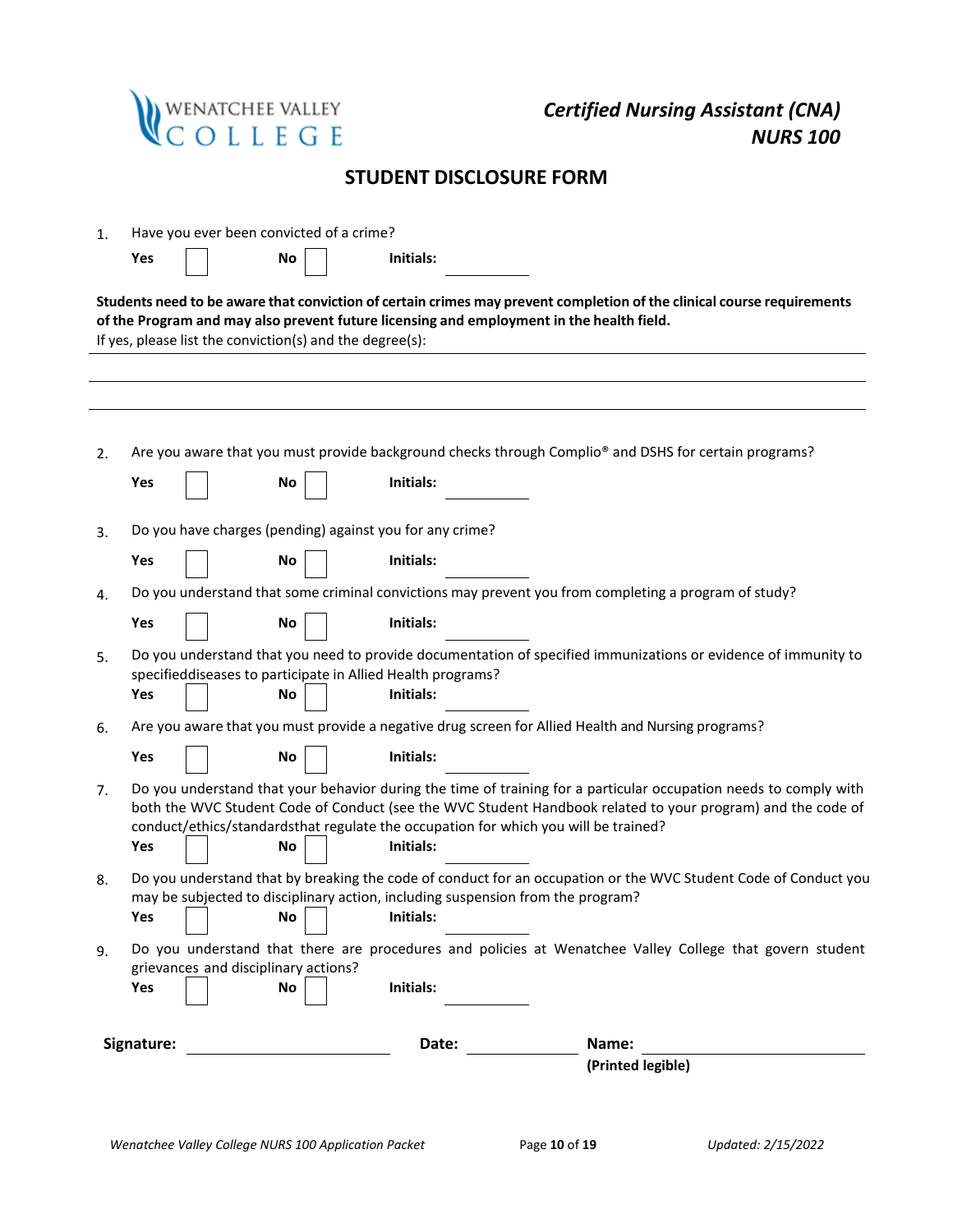

## **CHILD AND ADULT ABUSE INFORMATION ACT FORM DISCLOSURE PURSUANT TO RCW 43.43.834**

Answer each item. If the answer is YES to any item, indicate the charge or finding, the date, and the court(s) involved.

| 1. | Have you ever been convicted of any crimes against children or other persons, as follows: aggravated murder; first or second<br>degree murder; first or second degree kidnapping, first, second, or third degree assault; first, second or third degree rape<br>of a child; first or second degree robbery; first degree arson; first degree burglary; first or second degree manslaughter;<br>first or second degree extortion; indecent liberties; incest; vehicular homicide; first degree promoting prostitution;<br>communication with a minor; unlawful imprisonment; simple assault; sexual exploitation of minors; first or second degree<br>criminal mistreatment; child abuse or neglect as defined in RCW 26.44.020; first or second degree custodial interference;<br>malicious harassment; first, second, or third degree child molestation, first or second degree sexual misconduct with a<br>minor; patronizing a juvenile prostitute; child abandonment; promoting pornography; selling or distributing erotic material<br>to a minor; custodial assault; violation of child abuse restraining order; child buying or selling; prostitution?<br>If YES, explain:<br>ANSWER:<br><b>Yes</b><br><b>No</b> |
|----|-------------------------------------------------------------------------------------------------------------------------------------------------------------------------------------------------------------------------------------------------------------------------------------------------------------------------------------------------------------------------------------------------------------------------------------------------------------------------------------------------------------------------------------------------------------------------------------------------------------------------------------------------------------------------------------------------------------------------------------------------------------------------------------------------------------------------------------------------------------------------------------------------------------------------------------------------------------------------------------------------------------------------------------------------------------------------------------------------------------------------------------------------------------------------------------------------------------------------|
| 2. | Have you ever been convicted of crimes relating to the financial exploitation if the victim was a vulnerable adult, as<br>follows: first, second, or third-degree theft; first or second-degree robbery, forgery?<br>ANSWER:<br>No<br>If YES, explain:<br>Yes                                                                                                                                                                                                                                                                                                                                                                                                                                                                                                                                                                                                                                                                                                                                                                                                                                                                                                                                                           |
| 3. | Have you ever been found guilty in any dependency action under RCW 13.34.030(2)(b) to have sexually assaulted or<br>exploited any minor or to have physically abused any minor?<br>ANSWER:<br>Yes<br><b>No</b><br>If YES, explain:                                                                                                                                                                                                                                                                                                                                                                                                                                                                                                                                                                                                                                                                                                                                                                                                                                                                                                                                                                                      |
| 4. | Have you ever been found in any domestic relations proceeding under Title 26 RCW to have sexually abused or<br>exploited any minor or to have physically abused any minor?<br>ANSWER:<br>Yes<br>If YES, explain:<br><b>No</b>                                                                                                                                                                                                                                                                                                                                                                                                                                                                                                                                                                                                                                                                                                                                                                                                                                                                                                                                                                                           |
| 5. | Have you ever been found in any disciplinary board final decision to have sexually or physically abused or exploited any<br>minor or developmentally disabled person or to have abused or financially exploited any vulnerable adult?<br><b>No</b><br>If YES, explain:<br>ANSWER:<br><b>Yes</b>                                                                                                                                                                                                                                                                                                                                                                                                                                                                                                                                                                                                                                                                                                                                                                                                                                                                                                                         |
| 6. | Have you ever been found in any protection proceeding under chapter 74.34 RCW, to have abused or financially<br>exploited a vulnerable adult?<br>ANSWER:<br>If YES, explain:<br>Yes<br>No                                                                                                                                                                                                                                                                                                                                                                                                                                                                                                                                                                                                                                                                                                                                                                                                                                                                                                                                                                                                                               |

Pursuant to RCW 9A.72.085, I certify under penalty of perjury under the laws of the State of Washington that the foregoing is *true and correct.*

### **YOUR SIGNATURE** *MUST BE WITNESSED* **BY ANON-FAMILY MEMBER.**

| Name (Please print)                                  | <b>Signature</b><br><b>Witness Signature</b> |               | Date<br>Address (City, State, ZIP) |  |
|------------------------------------------------------|----------------------------------------------|---------------|------------------------------------|--|
| <b>Witness Name</b>                                  |                                              |               |                                    |  |
| Wenatchee Valley College NURS 100 Application Packet |                                              | Page 11 of 19 | Updated: 2/15/2022                 |  |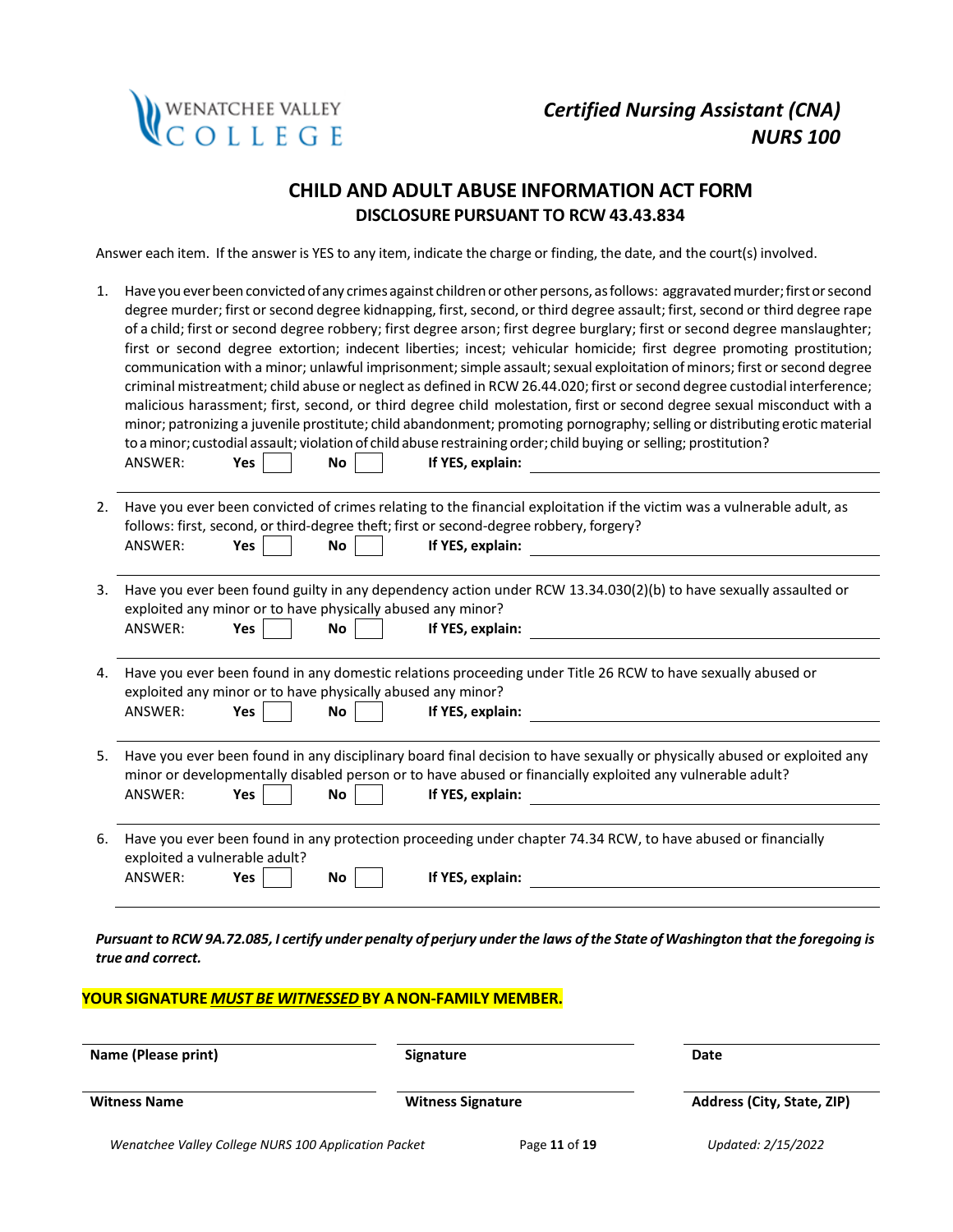# WENATCHEE VALLEY<br>C O L L E G E

## *Allied Health and Nursing Departments Child and Adult Abuse Information Act*

#### **Title 43 RCW: State Government-Executive**

**43.43.830 Background checks-Access to children or vulnerable persons-Definitions**. Unless the context clearly requires other- wise, the definitions in this section apply throughout RCW 43.43.830 through 43.43.840.

(1 "Applicant" means:

(a) Any prospective employee who will or may have unsupervised access to children under sixteen years of age or developmentally disabled persons or vulnerable adults during the course of his or her employment or involvement with the business or organization;

(b) Any prospective volunteer who will have regularly scheduled unsupervised access to children under sixteen years of age, developmentally disabled persons, or vulnerable adults during the course of his or her employment or involvement with the business or organization under circumstances where such access will or may involve groups of (I) five or fewer children under twelve years of age, (ii) three or fewer children between twelve and sixteen years of age, (iii) developmentally disabled persons, or (iv) vulnerable adults; or

(c) Any prospective adoptive parent, as defined in RCW 26.33.020.

(2) "Business or organization" means a business or organization licensed in this state, any agency of the state, or other governmental entity, that educates, trains, treats, supervises, or provides recreation to developmentally disabled persons, vulnerable adults, or children under sixteen years of age, including school districts and educational service districts.

(3) "Civil adjudication" means a specific court finding of sexual abuse or exploitation or physical abuse in a dependency action under RCW 13.34.040 or in a domestic relations action under Title 26 RCW. In the case of vulnerable adults, civil adjudication means a specific court finding of abuse or financial exploitation in a protection proceeding under chapter 74.34 RCW. It does not include administrative proceedings. The term "civil adjudication" is further limited to court findings that identify as the perpetrator of the abuse a named individual, over the age of eighteen years, who was a party to the dependency or dissolution proceeding or was a respondent in a protection proceeding in which the finding was made and who contested the allegation of abuse or exploitation.

(4) "Conviction record" means "conviction record" information as defined in RCW 10.97.030(3) relating to a crime against children or other persons committed by either an adult or a juvenile. It does not include a conviction for an offense that has been the subject of a pardon, annulment, or other equivalent procedure based on a finding of innocence. It does include convictions for offenses for which the defendant received a deferred or suspended sentence, unless the record has been expunged according to law.

(5) "Crime against children or other persons" means a conviction of any of the following offenses: Aggravated murder; first or second degree murder, first or second degree kidnapping; first, second, or third degree assault; first, second, or third degree assault of a child; first, second, or third degree rape; first, second, or third degree rape of a child; first or second degree robbery; first degree arson; first degree burglary; first or second degree manslaughter; first or second degree extortion; indecent liberties; incest; vehicular homicide; first degree promoting prostitution; communication with a minor; unlawful imprisonment; simple assault; sexual exploitation of minors; first or second degree criminal mistreatment; child abuse or neglect as defined in RCW 26.44.020; first or second degree custodial interference; malicious harassment; first, second, or third degree child molestation; first or second degree sexual misconduct with a minor; first or second degree rape of a child; patronizing a juvenile prostitute; child abandonment; promoting pornography; selling or distributing erotic material to a minor; custodial assault; violation of child abuse restraining order; child buying or selling; prostitution; felony indecent exposure; or any of these crimes as they may be renamed in the future.

(6) "Crimes relating to financial exploitation" means a conviction for first, second, or third-degree extortion; first, second, or third-degree theft; first or second-degree robbery;forger; or any of these crimes as they may be renamed in the future.

(7) "Disciplinary board final decision" means any final decision issued by the disciplinary board or the director of the department of licensing for the following businesses or professions:

- (a) Chiropractic;
- (b) Dentistry;
- (c) Dental hygiene:
- (d) Massage;
- (e) Midwifery;
- (f) Naturopathy;
- (g) Osteopathy;
- (h) Physical therapy;
- (I) Physicians;
- (j) Practical nursing;
- (k) Registered nursing;
- (l) Psychology; and
- (m) Real estate brokers and salesmen.
- (8) "Unsupervised" means not in the presence of:

(a) Another employee or volunteer from the same business or organization as the applicant; or

(b) Any relative or guardian of any of the children or developmentally disabled person to which the applicant has access during the course of his or her employment or involvement with the business or organization.

(9) "Vulnerable adult" means a person sixty years of age or older who has the functional, mental, or physical inability to care for himself or herself or a patient in a state hospital as defined in chapter 72, 23 RCW.

(10) "Financial exploitation" means the illegal or improper use of a vulnerable adult or that adult's resources for another person's profit or advantage.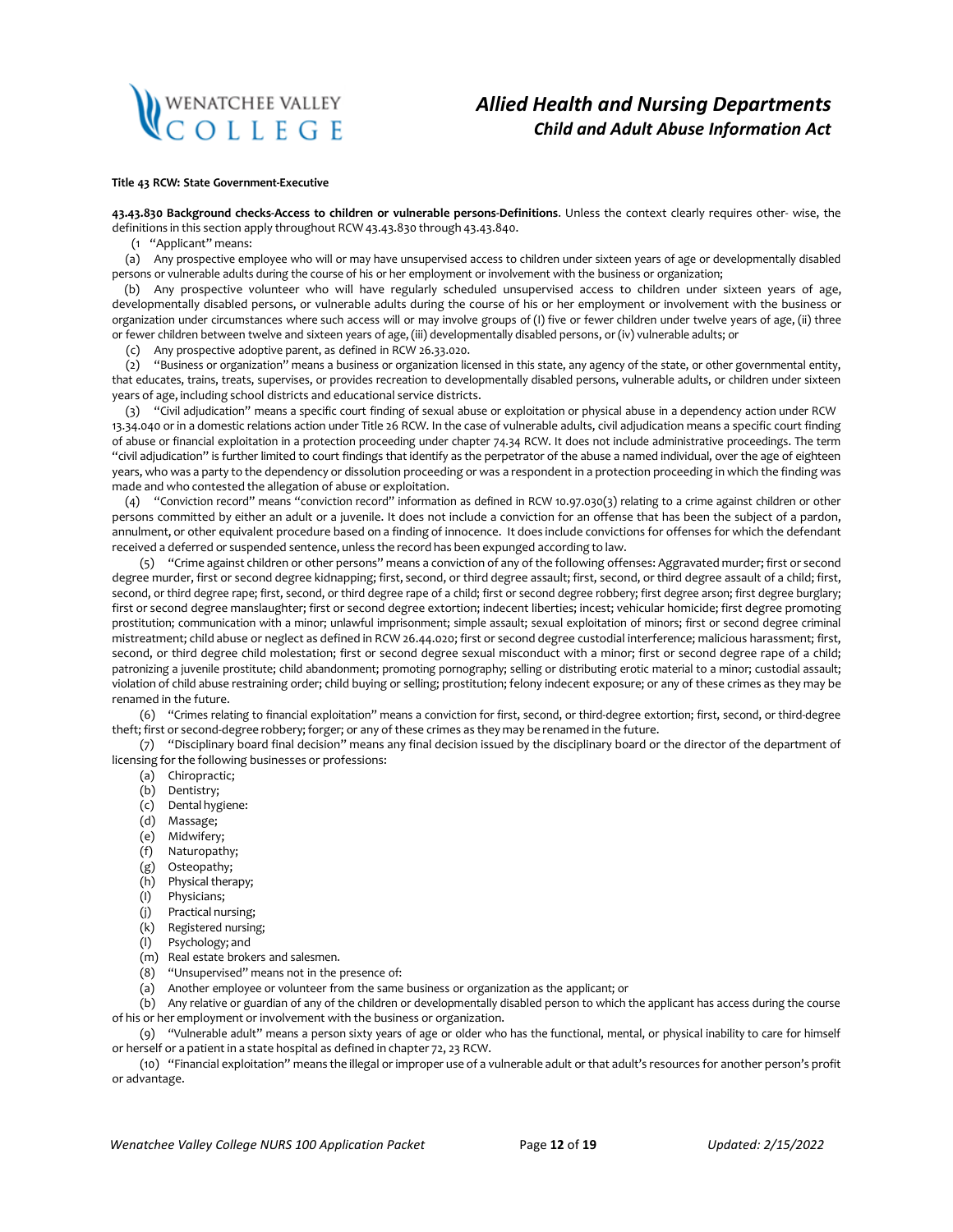# WENATCHEE VALLEY<br>C O L L E G E

## *Allied Health and Nursing Departments Child and Adult Abuse Information Act*

(11) "Agency" means any person, firm, partnership, association, corporation, or facility which receives, provides services to, houses, or otherwise cares for vulnerable adults. [1992 c 145 § 16. Prior: 1990 c 146 § 8: 1990 c 3 § 1101; prior: 1989 c 334 § 1: 1989 c 90 § 1; 1987 c 486 § 1.] **Index, part headings not law-Severability-Effective Dates-Application-1990 c 3:** See RCW 18.155.900 through 18.155.902. Developmentally disabled person; RCW 41.06.475. State hospitals: RCW 72.23.035

**43.43.832 Background Checks-Disclosure of child abuse or financial exploitation activity**. (1) The legislature finds that businesses and organizations providing services to children, developmentally disable persons, and vulnerable adults need adequate information to determine which employees or licensees to hire or engage. Therefore, the Washington state patrol criminal identification system may disclose, upon the request of a business or organizations defined in RCW 43.43.830, an applicant's record for convictions of offenses against children or other persons, convictions for crimes relating to financial exploitation, but only if the victim was a vulnerable adult, adjudications of child abuse in a civil action, the issuance of a protection order against the respondent under chapter 74.34 RCW, and disciplinary board final decisions and any subsequent criminal charges associated with the conduct that is the subject of the disciplinary board final decision. When necessary, applicants may be employed on a conditional basis pending completion of such a background investigation.

(2) The legislature also finds that the state board of education may request of the Washington state patrol criminal identification system information regarding a certificate applicant's record for convictions under subsection (1) of this section. (3) The legislature also finds that law enforcement agencies, the office of the attorney general, prosecuting authorities, and the department of social and health services may request this same information to aid in the investigation and prosecution of child, developmentally disable person, and vulnerable adult abuse cases and to protect children and adults from further incidents of abuse.

(4) The legislature further finds that the department of social and health services, when considering persons for state positions directly responsible for the care, supervision, or treatment of children, developmentally disabled persons, or vulnerable adults or when licensing or authorizing such person or agencies pursuant to its authority under chapter 74.15, 18.51, 18.20, or 72.23 RCW, or any later-enacted statue which purpose is to license or regulate a facility which handles vulnerable adults, must consider the information listed in subsection (1) of this section. However, when necessary, persons may be employed on a conditional basis pending completion of the background investigation. The state personnel board shall adopt rules to accomplish the purposes of this subsection as it applies to state employees. [1990 c 3 §1102. Prior: 1989 c 334 § 2; 1989 c 90 § 2; 1987 c 486 §s.] **Index, part headings not law-Severability-Effective Dates-Application-1990 c 3:** See RCW 18.155.900 through 18.155.902.

**43.43.834 Background checks by business, organization, or insurance company-Limitations-Civil liability.** (1) A business or organization shall not make an inquiry to the Washington state patrol under RCW 43.43.832 or an equivalent inquiry to a federal law enforcement agency unless the business or organization has notified the applicant who has been offered a position as an employee or volunteer, that an inquiry may be made.

(2) A business or organization shall require each applicant to disclose to the business or organization whether the applicant has been:

(a) Convicted of crimes against children or other persons;

(b) Convicted of crimes relating to financial exploitation if the victim was a vulnerable adult;

(c) Found in any dependency action under RCW 13.34.040 to have sexually assaulted or exploited any minor or to have physically abused any minor;

(d) Found by a court in a domestic relation proceeding under Title 26 RCW to have sexually abused or exploited any minor or to have physically abused any minor;

(e) Found in any disciplinary board final decision to have sexually or physically abused or exploited any minor or developmentally disabled person or to have abused or financially exploited any vulnerable adult; or

(f) Found by a court in a protection proceeding under chapter 74.34 RCW, to have abused or financially exploited a vulnerable adult.

The disclosure shall be made in writing and signed by the applicant and sworn under penalty of perjury. The disclosure sheet shall specify all crimes against children or other persons and all crimes relating to financial exploitation as defined in RCW 43.43.830 in which the victim was a vulnerable adult.

(3) The business or organization shall pay such reasonable fee for the records check as the state patrol may require under RCW 43.43.838.

(4) The business or organization shall notify the applicant of the state patrol's response within ten days after receipt by the business or organization. The employer shall provide a copy of the response to the applicant and shall notify the applicant of such availability.

(5) The business or organization shall use this record only in making the initial employment or engagement decision. Further dissemination or use of the record is prohibited. A business or organization violating this subsection is subject to a civil action for damages.

(6) An insurance company shall not require a business or organization to request background information on any employee before issuing a policy of insurance.

(7) The business and organization shall be immune from civil liability for failure to request background information on an applicant unless the failure to do so constitutes gross negligence. [1990 c 3 § 1103. Prior:1989 c 334 § 3; 1989 c 90 §3; 1987 c 486 § 3.] **Index, part headings not law-Severability-Effective Dates-Application-1990 c 3:** See RCW 18.155.900 through 18.155.902.

**43.43.836 Disclosure to individual of own record--Fee.** An individual may contact the state patrol to ascertain whether that same individual has a civil adjudication, disciplinary board final decision, or conviction record. The state patrol shall disclose such information, subject to the fee established under RCW 43.43.838.[1987 c 486 § 4.]

#### **43.43.838 Record Checks-Transcript of conviction record, disciplinary board decision, criminal charges, or civil adjudication-Finding of no evidence, identification document-Immunity-Rules.**

(1) After January 1, 1988, and notwithstanding any provision of RCW 43.43.700 through 43.43.810 to the contrary, the state patrol shall furnish a transcript of the conviction record, disciplinary board final decision and any subsequent criminal charges associated with the conduct thatis the subject of the disciplinary board final decision, or civil adjudication record pertaining to any person for whom the state patrol or the federal bureau of investigation has a record upon the written request of: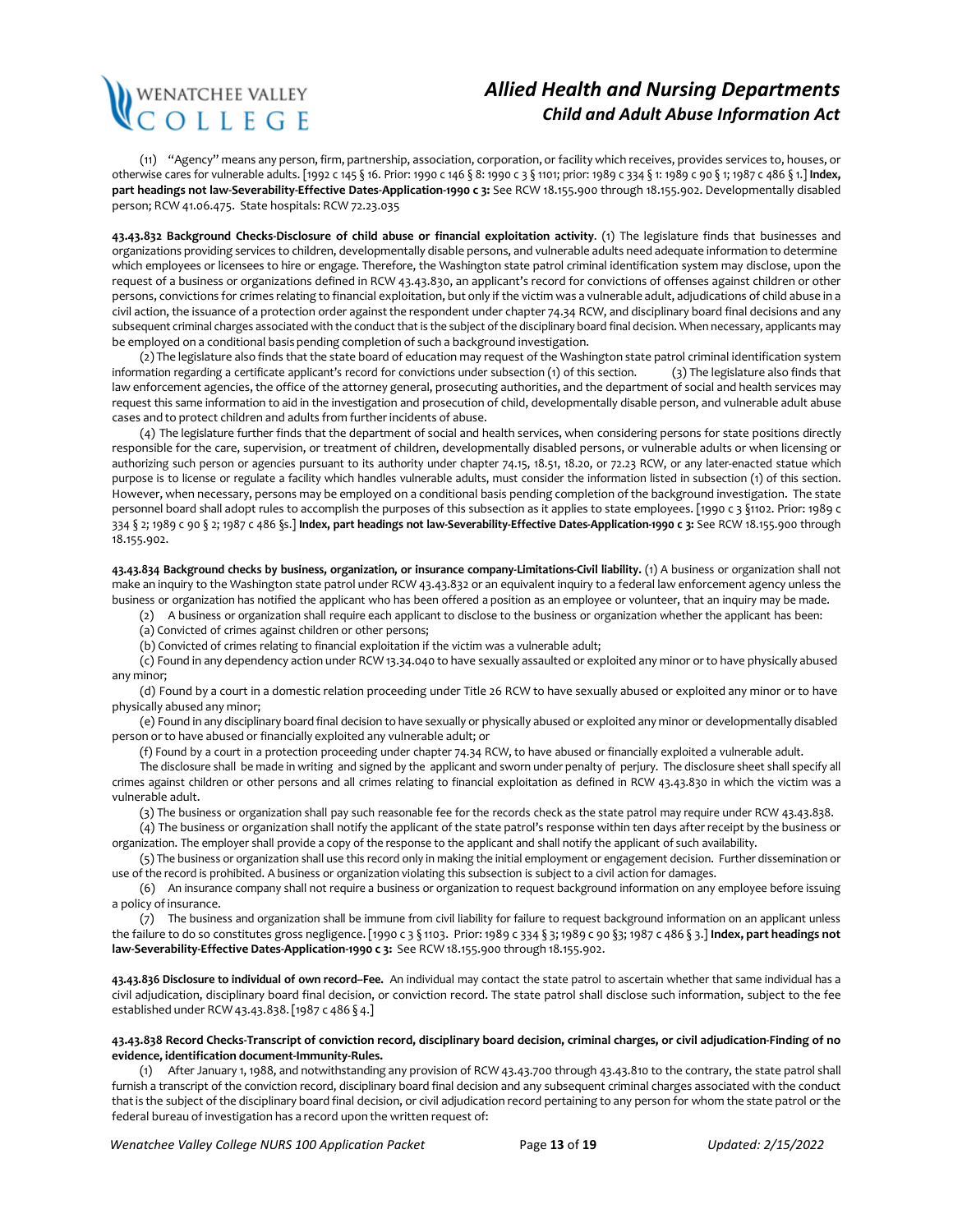

## *Allied Health and Nursing Departments Child and Adult Abuse Information Act*

- (a) The subject of the inquire.
- (b) Any business or organization for the purpose of conducting evaluation under RCW 43.43.832.
- (c) The department of social and health services.
- (d) Any law enforcement agency, prosecuting authority, or the office of the attorney general; or

(e) the department of social and health services for the purpose of meeting responsibilities set forth in chapter 74.15, 18.51, 18.20, or 72.23 RCW, or any later-enacted statue which purpose is to regulate or license a facility which handles vulnerable adults. However, access to conviction records pursuant to this subsection (1)(e) does not limit or restrict the ability of the department to obtain additional information regarding conviction records and pending charges as set forth in RCW74.15.030(2)(b).

After processing the request, if the conviction record, disciplinary board final decision and any subsequent criminal charges associated with the conduct that is the subject of the disciplinary board final decision, or adjudication record shows no evidence of a crime against children or other persons or, in the case of vulnerable adults, no evidence of crimes relating to financial exploitation in which the victim was a vulnerable adult, an identification declaring the showing of no evidence shall be issued within fourteen working days of the request. Possession of such identification shall satisfy future record check requirements for the applicant for a two-year period unless the prospective employee is any current school district employee who has applied for a position in another school district.

(2) The state patrol shall by rule establish fees for disseminating records under this section to recipients identified in subsection (1)(a) and (b) ofthis section. The state patrol shall also by rule establish fees for disseminating records in the custody of the national crime information center. The revenue from the fees shall cover, as nearly as practicable, the direct and indirect costs to the state patrol of disseminating the records; PROVIDED, That no fee shall be charged to a nonprofit organization for the records check: PROVIDED FURTHER, Thatin the case of record checks using fingerprints requested by school districts and educational service districts, the state patrol shall charge only for the incremental costs associated with checking fingerprints in addition to name and date of birth. Record checks requested by school districts and education service districts using only name and date of birth shall continue to be provided free of charge.

(3) No employee of the state, employee of a business or organization, or the business or organization is liable for defamation, invasion of privacy, negligence, or any other claim in connection with any lawful dissemination of information under RCW 43.43.830 through 43.43.840 or 43.43.760.

(4) Before July 26, 1987, the state patrol shall adopt rules and forms to implement this section and to provide for security and privacy of information disseminated under this section, giving first priority to the criminal justice requirements of this chapter. The rules may include requirements for users, audits of users, and other procedures to prevent use of civil adjudication record information or criminal history record information inconsistent with this chapter.

(5) Nothing in RCW 43.43.830 through 43.43.840 shall authorize and employer to make an inquiry not specifically authorized by this chapter or be construed to affect the policy of the state declared in chapter 9.96A RCW. {1992 c 159 § 7; 1990 c 3 § 1104. Prior: 1989 c 33 § 4; 1989 c 90 § 4; 1987 c 486 § 5.] **Findings-1992 c 159:** See not following RCW 28A.400.303. **Index, part headings not law-Severability-Effective Dates-Application-1990** c 3: See RCW 18.155.902

**43.43.839 Fingerprint identification account.** The fingerprint identification account is created in the custody of the state treasurer. All receipts from incremental charges of fingerprint checks requested by school districts shall be deposited in the account. Receipts for fingerprint checks by the federal bureau of investigation may also be deposited in the account. Expenditures from the account may be used only for the cost of record checks. Only the chief of the state patrol or the chief's designee may authorize expenditures from the account. The account is subject to allotment procedures under chapter 43.88 RCW. No appropriation is required for expenditures prior to July 1, 1995. After June 30, 1995, theaccount shall be subject to appropriation. [1992 c 159 § 8] **Findings-1992 c 159:** See note following RCW 28A.400.303

43.43.840 Notification of physical or sexual abuse or exploitation of child or vulnerable adult-Notification of employment termination because **of crimes against persons**. (1) The supreme court shall by rule require the courts of the state to notify the state patrol of any dependency action under \*RCW 13.34.030(2)(b), domestic relations action under Title 26 RCW, or protection action under chapter 74.34 RCW, in which the court makes specific findings of physical abuse or sexual abuse or exploitation of a child or abuse or financial exploitation of a vulnerable adult.

(2) The department of licensing shall notify the state patrol of any disciplinary board final decision that includes specific findings of physical abuse or sexual abuse or exploitation of a child or abuse orfinancial exploitation of a vulnerable adult.

(3) When a business or an organization terminates, fires, dismisses, fails to renew the contract, or permits the resignation of an employee because of crimes against children or other persons or because of crimes relating to the financial exploitation of a vulnerable adult, and if that employee is employed in a position requiring a certificate or license issued by a licensing agency such as the state board of education, the business or organization shall notify the licensing agency of such termination of employment.[1989 c 334 § 5;1989 c 90 § 5;1987 c 486 § 6.] **Reviser's note:** (1) This section was amended by 1989 c 90 §5 and by 1989 c 334 § 5, each without reference to the other. Both amendments are incorporated in the publication of this section pursuant to RCW 1.12.025(2). For rule of construction, see RCW 1.12.025(1)

(2) Dependency actions are undertaken pursuant to RCW 13.34.040

**43.43.842 Vulnerable Adults-Additional licensing requirements for agencies providing services.** (1) the secretary of social and health services and the secretary of health shall adopt additional requirements for the licensure or relicensure of agencies or facilities which provide care and treatment to vulnerable adults. These additional requirements shall ensure that any person associated with a licensed agency or facility having direct contact with a vulnerable adult shall not have been: (a) Convicted of a crime against persons as defined in RCW 43.43.830, except as provided in this section;(b) convicted of crimes relating to financial exploitation as defined in RCW 43.43.830, except as provided in this section. © found in any disciplinary board final decision to have abused a vulnerable adult under RCW 43.43.830; or (d) the subject in a protective proceeding under chapter 74.34 RCW.

(2) The rules adopted under this section shall permit the licensee to consider the criminal history of an applicant for employment in a licensed facility when the applicant has one or more convictions for a past offense and: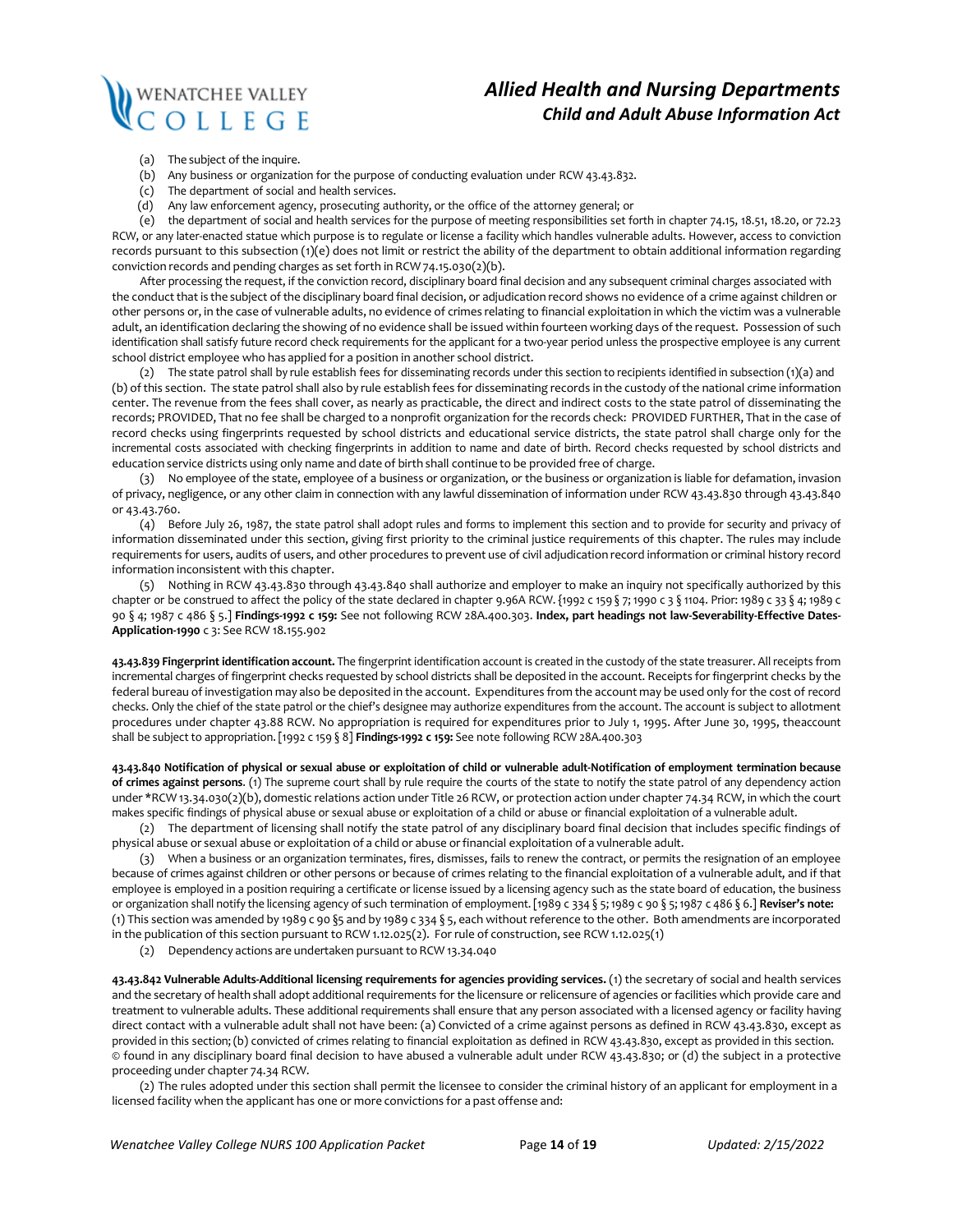# WENATCHEE VALLEY<br>C O L L E G E

## *Allied Health and Nursing Departments Child and Adult Abuse Information Act*

(a) The offense was simple assault, assault in the fourth degree, or the same offense as it may be renamed, and three or more years have passed between the mostrecent conviction and the date of application for employment;

(b) The offense was prostitution, or the same offense as it may be renamed, and three or more years have passed between the most recent conviction and the date of application for employment;

(c) The offense was theft in the third degree, or the same offense as it may be renamed, and three or more years have passed between the mostrecent conviction and the date of application for employment;

(d) The offense as it may be renamed, and five or more years have passed between the most recent conviction and the date of application for employment;

(e) The offense was forgery, or the same offense as it may be renamed, and five or more years have passed between the most recent conviction and the date of application for employment.

The offenses set forth in (a) through (e) of this subsection do not automatically disqualify and applicant from employment by a licensee. Nothing in this section may be construed to require the employment of any person against a licensee's judgment.

In consultation with law enforcement personnel, the secretary of social and health services and the secretary of health shall investigate the conviction record and the protection proceeding record information under chapter 43.43.RCW of each agency or facility and its staff under their espective jurisdictions seeking licensure or relicensure. The secretaries shall use the information solely for the purpose of determining eligibility for licensure or relicensure. Criminal justice agencies shall provide the secretaries such information as they may have and that the secretaries may require for such purpose.[1992 c 104 § 1: 1989 c 334 § 11.]

43.43.845 Crimes against children-Notification of conviction or guilty plea of school employee. (1) Upon a guilty plea or conviction of a person of any felony crime involving the physical neglect of a child under chapter 9A.42 RCW, the physical injury or death of a child under chapter 9A.32 or 9A.36 RCW (except motor vehicle violations under chapter 46.61 RCW), sexual exploitation of a child under chapter 9.68A RCW, sexual offenses under chapter 9A.44 RCW where a minor is the victim, promoting prostitution of a minor under chapter 9A.88 RCW, or the sale or purchase of a minor child under RCW 9A.64.030, the prosecuting attorney shall determine whether the person holds a certificate or permit issued under chapters 28A.405 and 28A.410 RCW or is employed by a school district. If the person is employed by a school district or holds a certificate or permit issued under chapters 28A.405 and 28A.410 RCW, the prosecuting attorney shall notify the state patrol of such guilty pleas or convictions.

(2) When the state patrol receives information that a person who has a certificate or permit issued under chapters 28A.405 and 28A.410 RCW or is employed by a school district has pled guilty to or been convicted of one of the felony crimes under subsection (1) of this section, the state patrol shall immediately transmit that information to the superintendent of public instruction. It shall be the duty of the superintendent of public instruction to provide this information to the state board of education and the school district employing the individual who pled guilty or was convicted of the crimes identified in subsection (1) of this section. [1990 c 33 § 577; 1989 c 320 § 6.] **Purpose-Statutory References-Severability-1990 c 33:** See RCW 28A.900.100 through 28A.900.102. **Severability-1989 c 320**: See note following RCW 28A.410.090.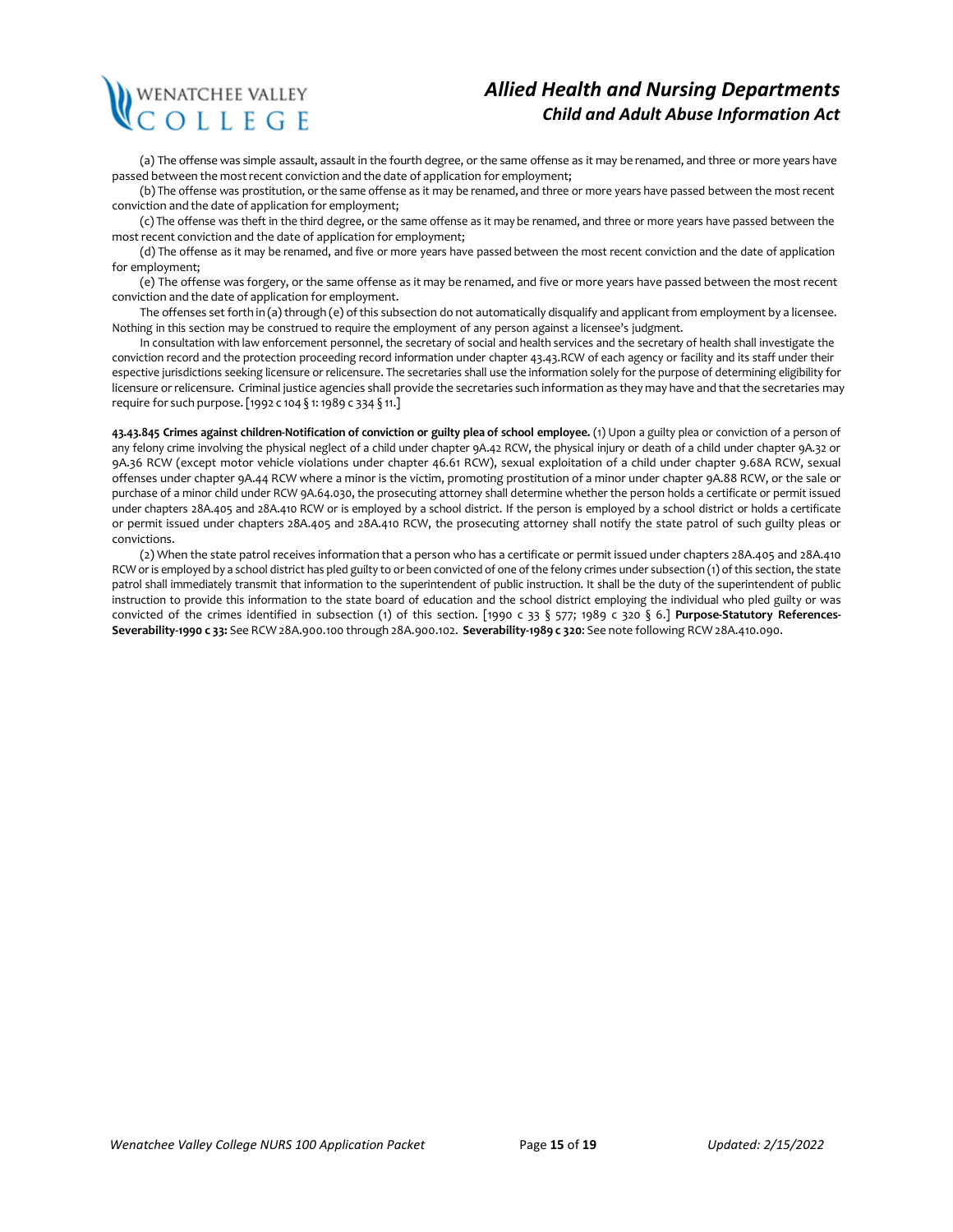

## **STUDENT CONFIDENTIALITY STATEMENT**

| <b>Student Name:</b> | Program:<br><u> 1989 - John Harry Harry Harry Harry Harry Harry Harry Harry Harry Harry Harry Harry Harry Harry Harry Harry H</u> |  |  |  |
|----------------------|-----------------------------------------------------------------------------------------------------------------------------------|--|--|--|
|                      |                                                                                                                                   |  |  |  |
| Address:             |                                                                                                                                   |  |  |  |
|                      |                                                                                                                                   |  |  |  |
| Cell Phone:          | Alternate Phone                                                                                                                   |  |  |  |

CONFIDENTIALITY STATEMENT: I understand that, as a Nursing Assistant student at Wenatchee Valley College, I am not considered to be an employee of the clinical agency where I may participate in clinical learning experiences. I agree to abide by all Wenatchee Valley College policies, procedures, standards, and regulations that guide my conduct. I understand and agree that in the performance of my duties as a student at Wenatchee Valley College, Imust hold medical information in confidence. Further, I understand that intentional or involuntary violation of confidentiality may result in punitive action, immediate termination of access to further data, and the immediate termination of my participation in any clinical learning experience at Wenatchee Valley College.

Signature of Student

Date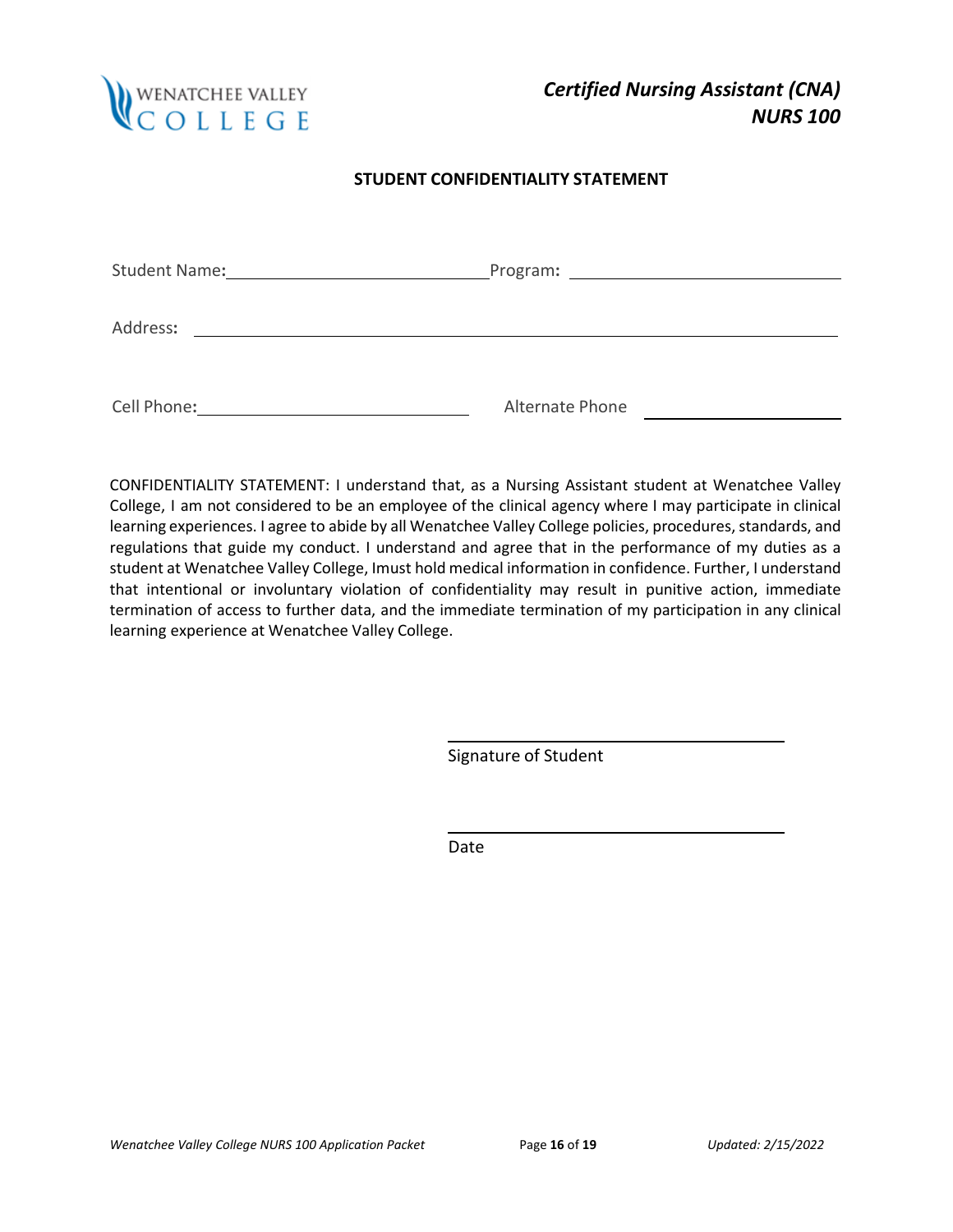

## **STUDENT RELEASE FORM**

The clinical facilities you will be scheduled in may require copies of your abuse statement, background check and immunization records. Please sign and return this form to the WVC Allied Health Department as your approval for releasing this information.

Please know that you have unlimited access to your immunization records. If you are asked by the clinical facility for your records, please log into complio.com and obtain them.

If requested by the clinical facility to which I have been assigned, you have my permission to release my abuse statement, background check, and immunization records to that clinical facility.

Name: Program: Student Signature: Note and Student Signature: Note and Student Signature and Date: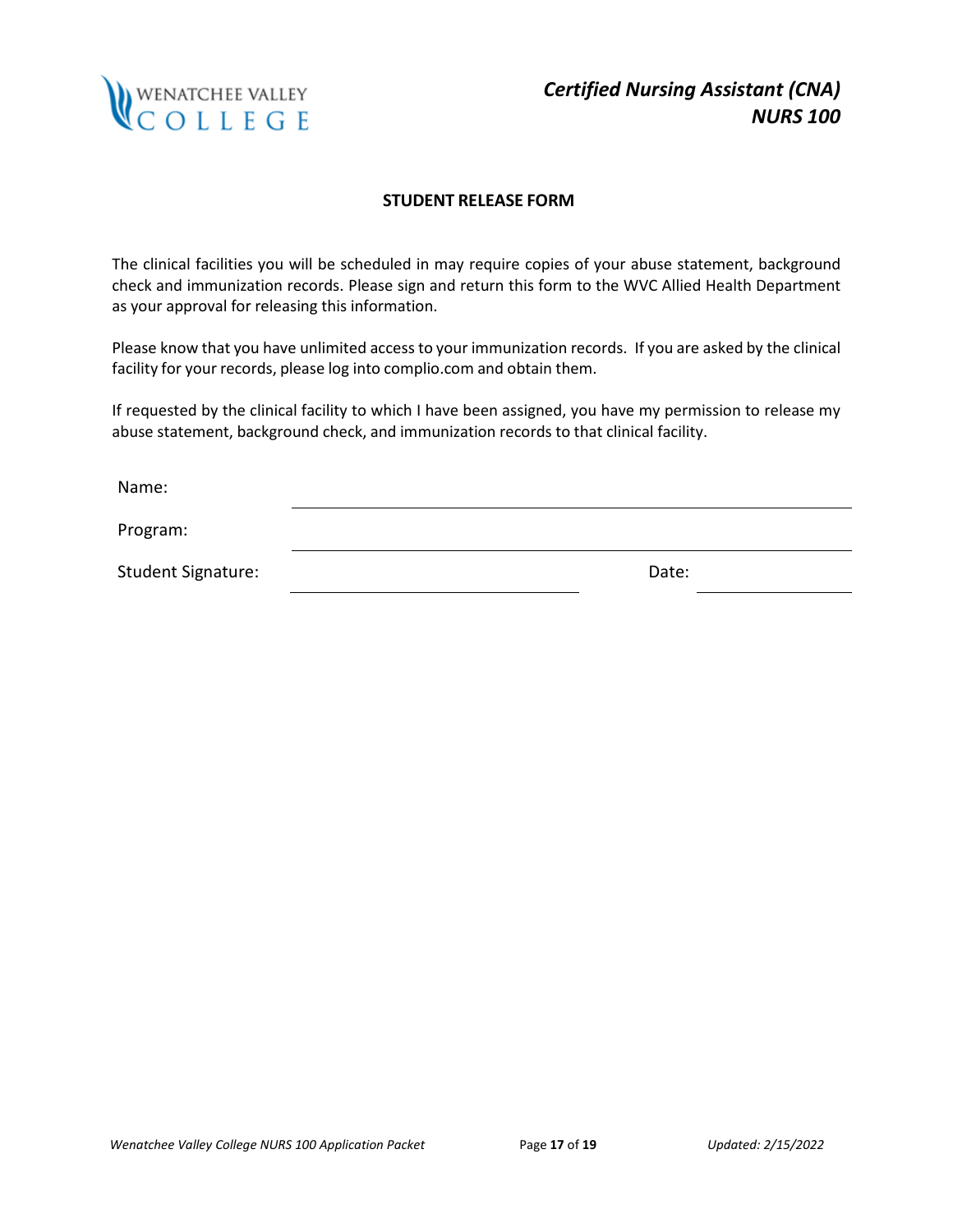

Community Relations/ P: 509.682.6420 / F: 509.682.6401 / 1300 Fifth Street / Wenatchee, WA 98801

## **PHOTO RELEASE**

Wenatchee Valley College (WVC) may take and use photographs of me or excerpts of statements I provided to be used for promotional purposes, such as college publications, the Web site, displays, video presentations, and advertisements, with the understanding that my image and statements will be used to promote WVC only. I do this willingly, expecting no compensation or gratuity of any kind from WVC.

| Name:                                      |                        |      |  |
|--------------------------------------------|------------------------|------|--|
|                                            | (Please print legibly) |      |  |
|                                            |                        |      |  |
|                                            |                        |      |  |
|                                            | E-mail:                |      |  |
|                                            |                        |      |  |
|                                            |                        |      |  |
| Signature of individual or parent/guardian |                        | Date |  |

*NURS 100*